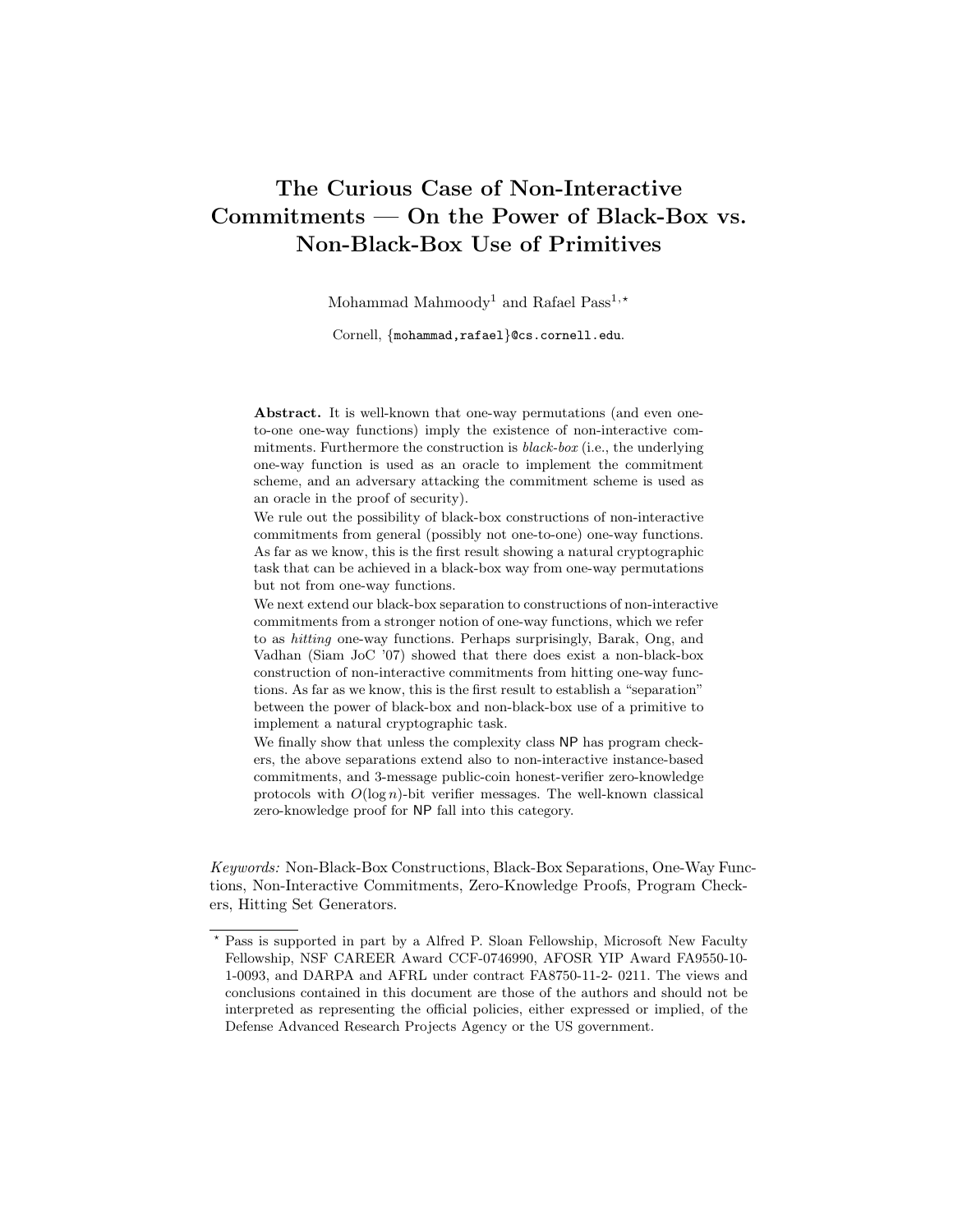# 1 Introduction

It is well-known that most of the cryptographic constructions are "black-box" in the sense that they ignore the specific implementation of the primitive, and they use both the primitive and the adversary (in the proof of security) as an oracle. Thus black-box constructions capture a main body of our techniques in cryptography for designing protocols and proving their security. In addition, black-box constructions are usually much more efficient than their non-blackbox counterparts. In light of this, studying the power and limits of black-box constructions has been a major line of research in cryptography, aiming at finding the "minimal cryptographic primitives" under which a cryptographic task Q is possible and "separating" Q from "weaker primitives".

Black-Box Separations. The seminal work of Impagliazzo and Rudich [44] put forward a framework for proving the limits of black-box constructions by separating public-key cryptography from private-key cryptography when the construction is black-box. Many other black-box separation results were subsequently established (e.g.,  $[62, 21, 22, 12, 64, 46, 51]$ <sup>1</sup>). Reingold, Trevisan, and Vadhan  $[60]$ further studied various forms of black-box constructions (based on their proof of security).  $2 \text{ In search of the "minimal" computational primitives required for ac-}$ complishing cryptographic tasks, one-way functions emerge as the central player: Almost all natural cryptographic primitives "imply" one-way functions [43, 57, 38]; moreover, all these constructions are black-box.

One-Way Functions vs. Permutations. One-way permutations are a closely related primitive to one-way functions. Even though it is known that there is no black-box construction of one-way permutations from one-way functions [8, 41,  $63, 61, 45$ <sup>3</sup>, a surprisingly successful line of research has been to first realize a cryptographic task securely based on the existence of one-way permutations, weaken the assumption to one-to-one one-way functions, and then eventually obtain a construction solely based on the existence of general one-way functions. Examples of this phenomenon include works on pseudorandom generators [11, 66, 49, 25, 26, 42] and statistical zero-knowledge arguments as well as statisticallyhiding commitments [13, 31, 14, 55, 23, 18, 35, 56, 39, 37, 40].

<sup>1</sup> A closely related line of research aimed at proving lower-bounds on the efficiency of black-box constructions (e.g., [47, 19, 50, 34, 6, 17]).

 $2$  Our notion of black-box construction here corresponds to the notion of *fully* blackbox construction as defined in [60] where we also include the security parameter; see Definition 4.

<sup>&</sup>lt;sup>3</sup> The results implicit in [8, 41, 63] show that there is no fully black-box construction of one-way permutations from one-way functions (see [51] for an exposition of this argument). This results extends even to separating one-way functions from injective one-way functions. Rudich [61] observes that this separation is implicit in those previous works and improves them to separate one-way permutations from random oracles, even if the construction is allowed to have small completeness error, at the cost of assuming a combinatorial conjecture that was later resolved in [45]. See [61] for more discussions.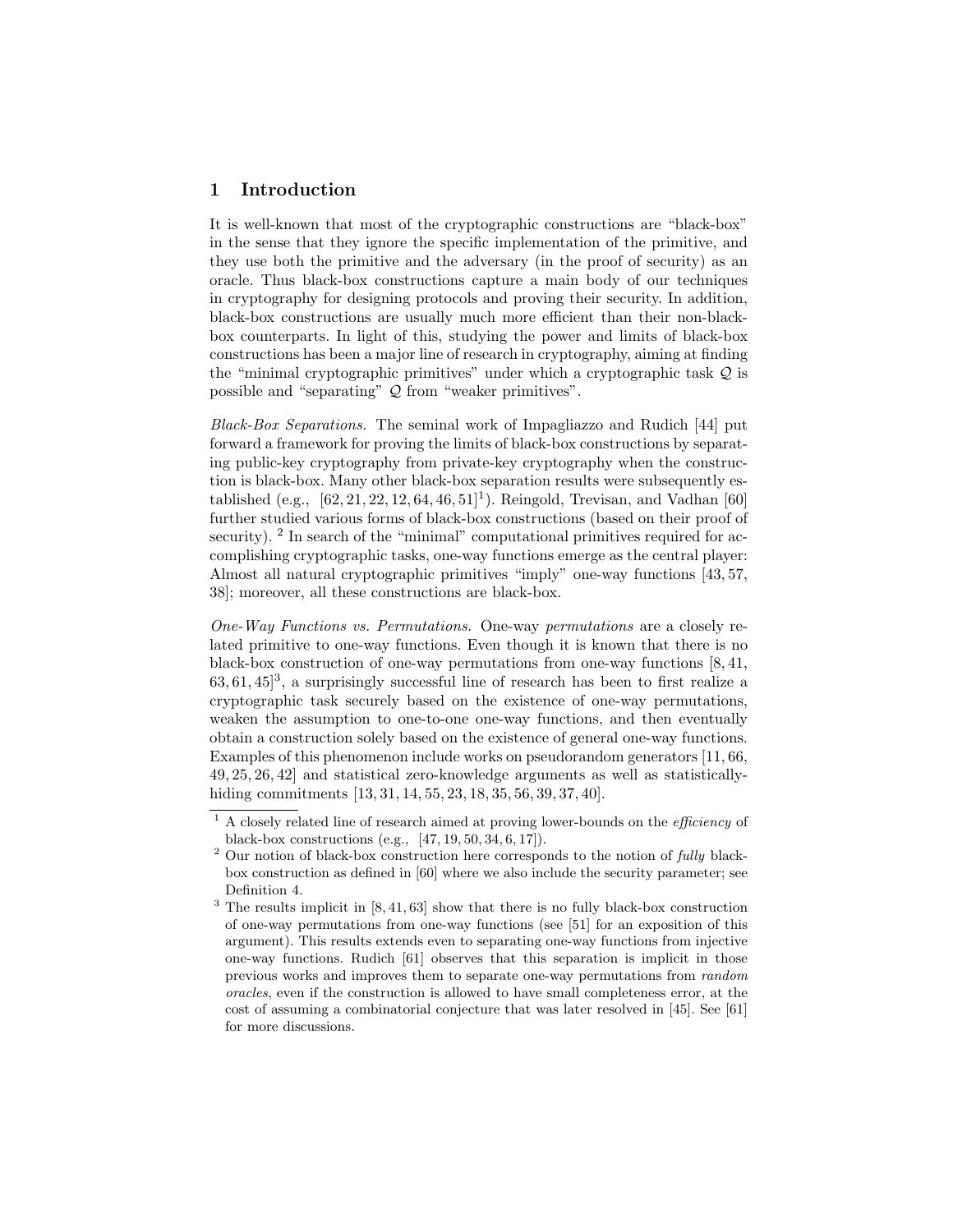Why Trying to Rely on One-Way Functions? We emphasize that all known candidates for one-way permutations are based on structured number-theoretic assumptions, and the vulnerability of such structured primitives to possible algebraic (sub-exponential) attacks [48] makes the feasibility of using one-way functions (rather than permutations) interesting both from theoretical and practical points of view. This puts forward the following basic question:

Main Question 1: Is there any natural cryptographic task that can be accomplished based on the black-box assumption of one-way permutations but not one-way functions?

We consider one-way functions and permutations both as *computational* assumptions and not as natural cryptographic tasks, and so the separation of oneway permutations from one-way functions does not answer our question above.

The Power of Black-Box vs. Non-Black-Box Constructions. Another similar successful line of research in the foundations of cryptography has been to start by providing non-black-box constructions of a primitive and later turning them into black-box ones. Examples include e.g., secure computations from various primitive [36, 15, 16, 65, 32], oblivious transfer from semi-honest oblivious transfer [33], constant-round zero-knowledge arguments and trapdoor commitments from oneway functions [58], etc. Despite this, as far as we know the following intriguing question has remained open:

**Main Question 2:** Is there a natural cryptographic task  $Q$  that can be based on a cryptographic primitive  $P$  in a non-black-box way, while no black-box construction of  $Q$  based on  $P$  exists?

In this work we answer both the above questions affirmatively: (1) There is a cryptographic task that can be based on one-way permutations but not one-way functions in a black-box way. (2) The same primitive can be used to separates the power of black-box and non-black-box constructions. Interestingly, the primitive is a very natural cryptographic building block: non-interactive commitments.

Commitment Schemes. Bit-commitments are one of the most fundamental cryptographic building blocks. Their application ranges from zero-knowledge proofs [30, 28] to secure computations [27]. Roughly speaking, a commitments scheme is a two-stage protocol between two parties: the sender and the receiver. In the first, so-called, *commitment phase*, the sender commits to a secret bit b; and then later in the *decommitment phase*, the sender reveals the bit b together with some additional information which allows the receiver to verify the correctness of the decommitment. Commitment schemes are required to satisfy two properties: hiding and binding. Roughly speaking, the hiding property stipulates that after the commitment phase the bit  $b$  should remain hidden to the receiver, whereas the binding property asserts that in the decommitment phase the sender is not able to decommit successfully to both  $b = 0$  and  $b = 1$ .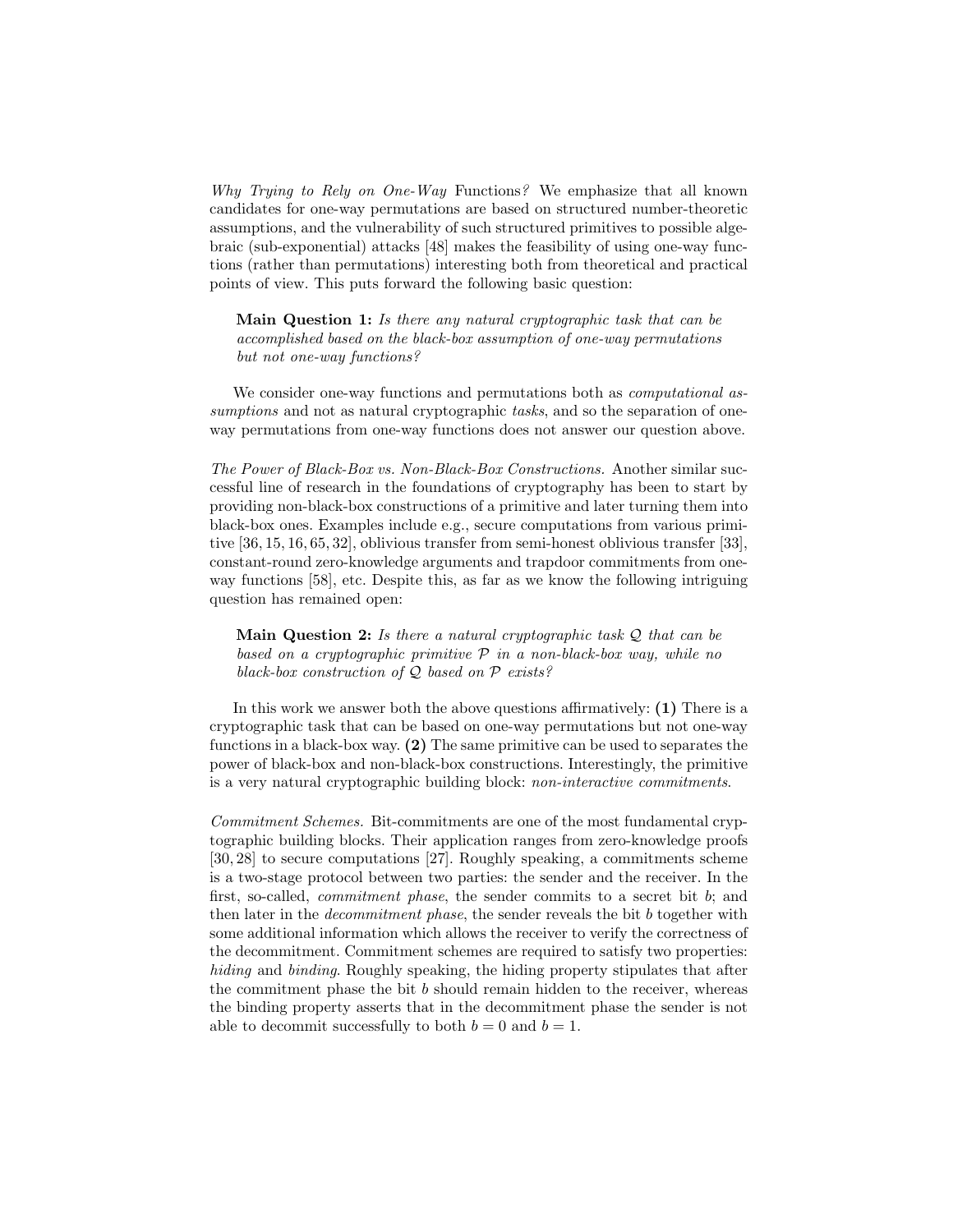The results of Naor [54] and Håstad, Impagliazzo, Luby and Levin [42] establish that the existence of one-way functions implies the existence of commitment schemes where the commitment phase consists of two messages. Furthermore their construction is black-box and the commitment scheme uses the underlying one-way function as an oracle. On the other hand, Impagliazzo and Luby [43] establish that the existence of commitment schemes implies the existence of one-way functions (in a black-box way).

In this work we focus on the black-box complexity of *non-interactive com*mitments—namely, commitment schemes where both the commitment phase and the decommitment phase consist of a single message. The results of [9, 26] establish the existence of non-interactive commitments based on one-way permutations (or even one-to-one one-way functions) using a black-box construction. These results extend even to the case of *families* of one-way permutations where given an index p one can efficiently verify that  $f_p$  is indeed a permutation.<sup>4</sup> The work of Naor showed how to obtain interactive commitments based on any oneway function in a black-box way, where the commitment phase consists only of a random message from the receiver followed by a message from the sender (thus the first message can be eliminated in the common reference string model). In this work we study the following natural question left open by previous work: Is there a black-box construction of non-interactive commitments from one-way functions? We provide a negative answer:

## Theorem 1. There is no black-box construction of non-interactive commitments from one-way functions.

The separation extends to stronger primitives than one-way functions (e.g., families of collision-resistant hash function). As far as we know, this is the first result showing a natural cryptographic task that can be constructed in a blackbox way from one-way permutations but not from one-way functions resolving our first question affirmatively.

Non-Black-Box Non-Interactive Commitments from One-Way Functions. The elegant work by Barak, Ong and Vadhan [7] provides a non-black-box construction of non-interactive commitments assuming the existence of one-way functions and certain hitting-set generators (see the discussion in Section 3) against conon-deterministic circuits (see Definition 6 for a formalization) which can be constructed under worst-case complexity assumptions. Roughly speaking, the hitting-set generator  $G: \{0,1\}^{\ell} \mapsto \{0,1\}^{\text{poly}(n)}$  is used to derandomize Naor's 2message commitment scheme by executing the commitment in parallel over all of  $G({0,1})<sup>\ell</sup>$  as the "first messages" of the protocol (thus we require  $2<sup>\ell</sup> = poly(n)$ ). Naor's commitment has the nice property that for every one-way function used, most of  $\{0,1\}^n$  can be fixed as the first message to make the scheme perfectly binding. The hitting property of the generator G guarantees that at least one of the fixed first messages  $G({0,1})^{\ell}$  makes the (non-interactive) scheme binding.

 $4$  For example, one can sample a random prime number  $p$  and define the permutation  $f_p$  to be the discrete logarithm function in the group  $\mathbb{Z}_p^*$ . Primality of p can be tested efficiently  $[52, 59, 1]$  and this guarantees  $f_p$  is indeed a permutation.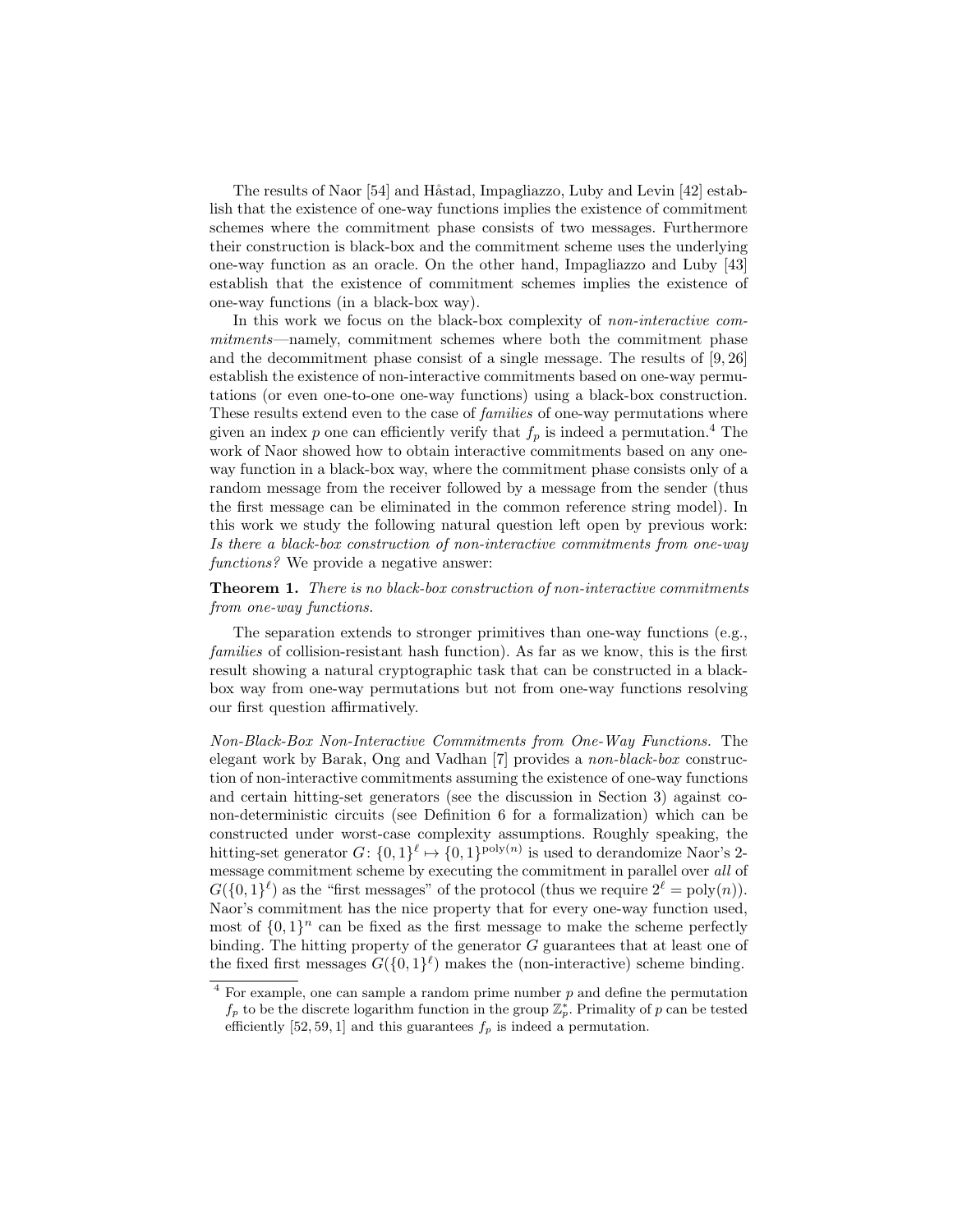Conditional Separation of the Power of Black-Box and Non-Black-Box Constructions. The result of [7] together with our Theorem 1 show that under any complexity assumption that guarantees the existence of hitting-set generators against co-nondeterministic circuits, non-black-box constructions are more powerful than black-box constructions (since a non-black-box construction of non-interactive commitments from one-way functions would exist, while no such black-box construction exists). As we will see shortly, we are able to make this "separation" (between the power of the two models) unconditional by defining a new primitive that can be used as a hitting-set generator.

Non-Interactive Commitments from Hitting One-Way Functions. Inspired by the work of [7], we introduce the notion of hitting one-way functions; roughly speaking, a (one-way) function  $f$  is said to be *hitting*, if for every co-nondeterministic circuit of size n which accepts at least half of its inputs, there exists at least one input  $x \in [1, \ldots, n^2] \subseteq \{0,1\}^n$  which  $f(x)$  is accepted by the circuit. It is easy to see that a random oracle is a hitting one-way function with overwhelming probability (see Lemma 8). Furthermore, we show that there exists a non-black-box construction of non-interactive commitments from hitting one-way functions as follows. Following [7], we derandomize Naor's commitment scheme by evaluating the hitting one-way function f on the inputs  $1, \ldots, n^2$  (appropriately planted in  $\{0,1\}^n$ , where *n* is a polynomial that is determined by the size of the verification circuit in Naor's commitment. Since Naor's commitment also relies on the use of the one-way function  $f$ , the choice of  $n$  depends on the circuit size of  $f$ ; thus the construction is non-black-box. Thus we obtain the following theorem whose proof can be found in the full version of the paper.<sup>5</sup>

**Theorem 2.** There is a non-black-box construction of non-interactive commitments from hitting one-way functions.

In contrast, we prove the following theorem in the black-box regime.

## Theorem 3. There is no black-box construction of non-interactive commitments from hitting one-way functions.

As far as we know, this constitutes the first separation between the power of black-box and non-black-box use of a primitive in the implementation of a natural cryptographic task. This is different from the results of Barak [5] and Goldreich-Krawczyk [24] which provide a separation between the power of blackbox and non-black-box proofs of security, and in this work all proofs of security are black-box. Thus we also resolve our second main question affirmatively.

Extensions to 3-Message Zero-Knowledge and Instance-Based Commitments. A major application of commitment schemes is to construct zero-knowledge proofs

<sup>&</sup>lt;sup>5</sup> Our positive and negative results are robust to choosing  $n^2$  as the size of the hitting set generator and they can be adopted to work with any function  $\omega(n)$ . We choose to use  $n^2$  for sake of simplicity.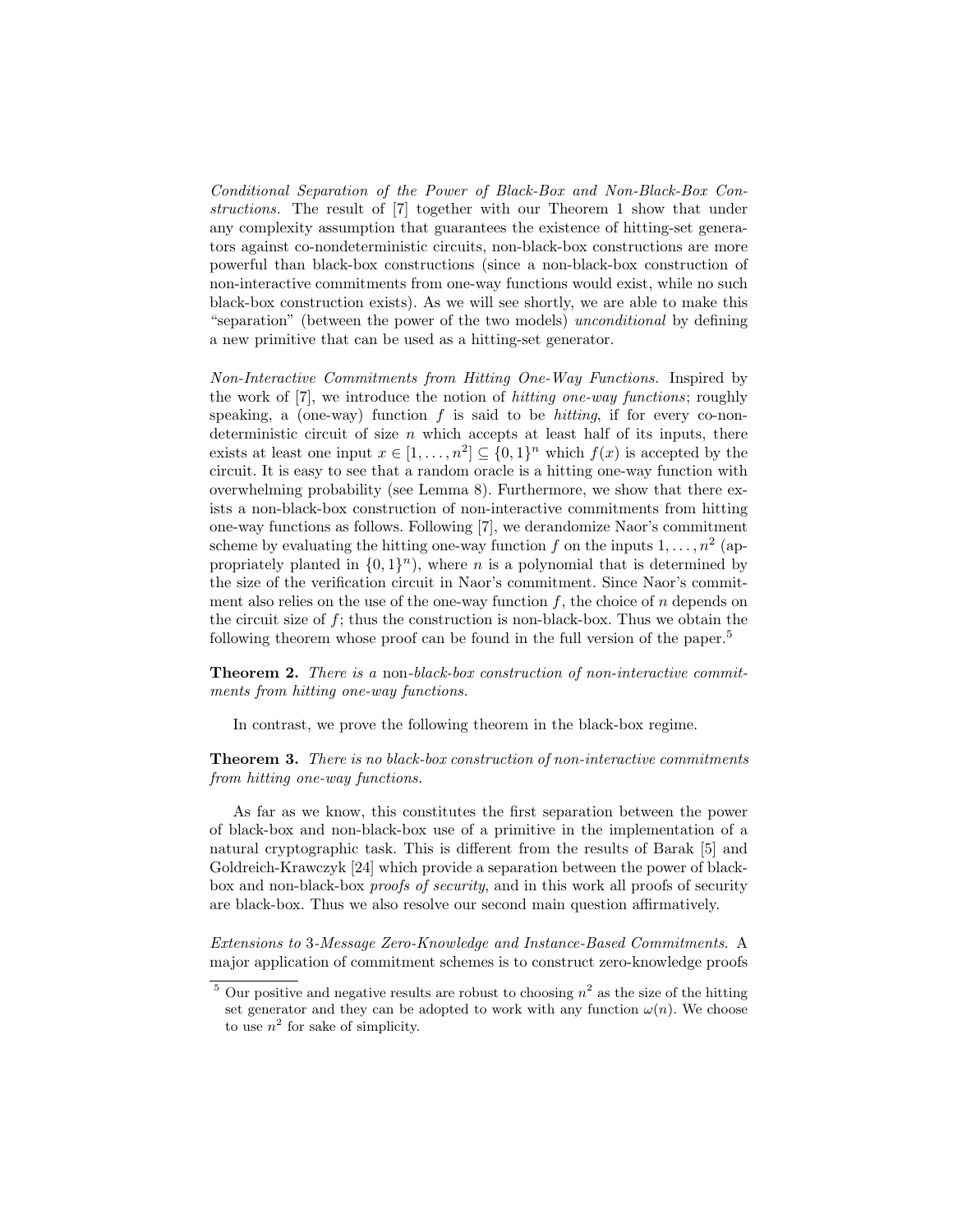for NP. We also directly study the constructions of 3-message zero-knowledge proofs based on one-way functions and also the type of non-interactive (instancebased) commitments that are useful to construct such zero-knowledge proofs. We extend our impossibility result (of black-box constructions from one-way functions) also for these primitives, but in a conditional way. Namely, our separations hold assuming that the complexity class NP does not have "program checkers" [10]. For these results we refer the reader to the full version of the paper.

## 2 Separation from One-Way Functions

Here we outline the proof of Theorem 1. Due to lack of space, here we settle this theorem only for the natural setting that the verification of the decommitment is deterministic and the scheme has perfect completeness; we refer the reader to full version of the paper for the proof of the general case.

We start by formalizing the notion of black-box constructions by following the paradigm of [60] and incorporating the security parameter. Roughly speaking, black-box constructions consist of two reductions: implementation and proof of security. The implementation  $Q$  of the new primitive  $Q$  uses any implementation P of the base primitive  $P$  only as an oracle. The security reduction  $S$  bases the security of  $Q^P$  on the security of P as follows: for every (unbounded) adversary A who breaks the security of  $Q^P$ ,  $S^{A,P}$  breaks the security of P. Note that a commitment scheme has two players, and so breaking the security amounts to breaking either of hiding or binding properties. The following definition formalizes the above definition for the case of commitment schemes.

Definition 4. A black-box construction of non-interactive commitments from one-way functions is a pair of efficient oracle algorithms  $COM^{(\cdot)} = (S^{(\cdot)}, R^{(\cdot)})$ such that: The parties receive the common input  $1^n$  as the security parameter and access an oracle  $f = \{f_m: \{0,1\}^m \mapsto \{0,1\}^m\}$ . The security of the scheme is guaranteed through reductions to the one-wayness of f as follows.

– Proving the Hiding: There is an efficient security reduction H that proves that  $\text{Com}^f$  is hiding. Namely, for every oracle f and every malicious receiver  $\widehat{R}$  (who could arbitrarily depend on f) that distinguishes commitments to 0, 1 with non-negligible advantage  $\varepsilon > 1/\text{poly}(n)$ , the oracle algorithm  $H^{f,\hat{R}}$ breaks the one-wayness of f with probability at least  $\text{poly}(\varepsilon/n)$  over a polynomially related  $m = n^{\Theta(1)}$  input length:

$$
\Pr_{y \stackrel{\delta}{\leftarrow} f(\mathbf{U}_m)} [H^{f,\widehat{S}}(y) \in f^{-1}(y)] \ge \left(\frac{\varepsilon}{m}\right)^{O(1)}.
$$

– Proving the Binding: It is defined similarly to the definition of Hiding using another reduction B that inverts f with non-negligible probability given oracle address to f and any adversary who breaks the binding of  $\text{Com}^f$ .

In order to prove Theorem 1, we employ the methodology formally described in the following lemma (which is also used in the previous works of  $[6, 17]$ ). See [17] for a proof of a stronger version of this lemma.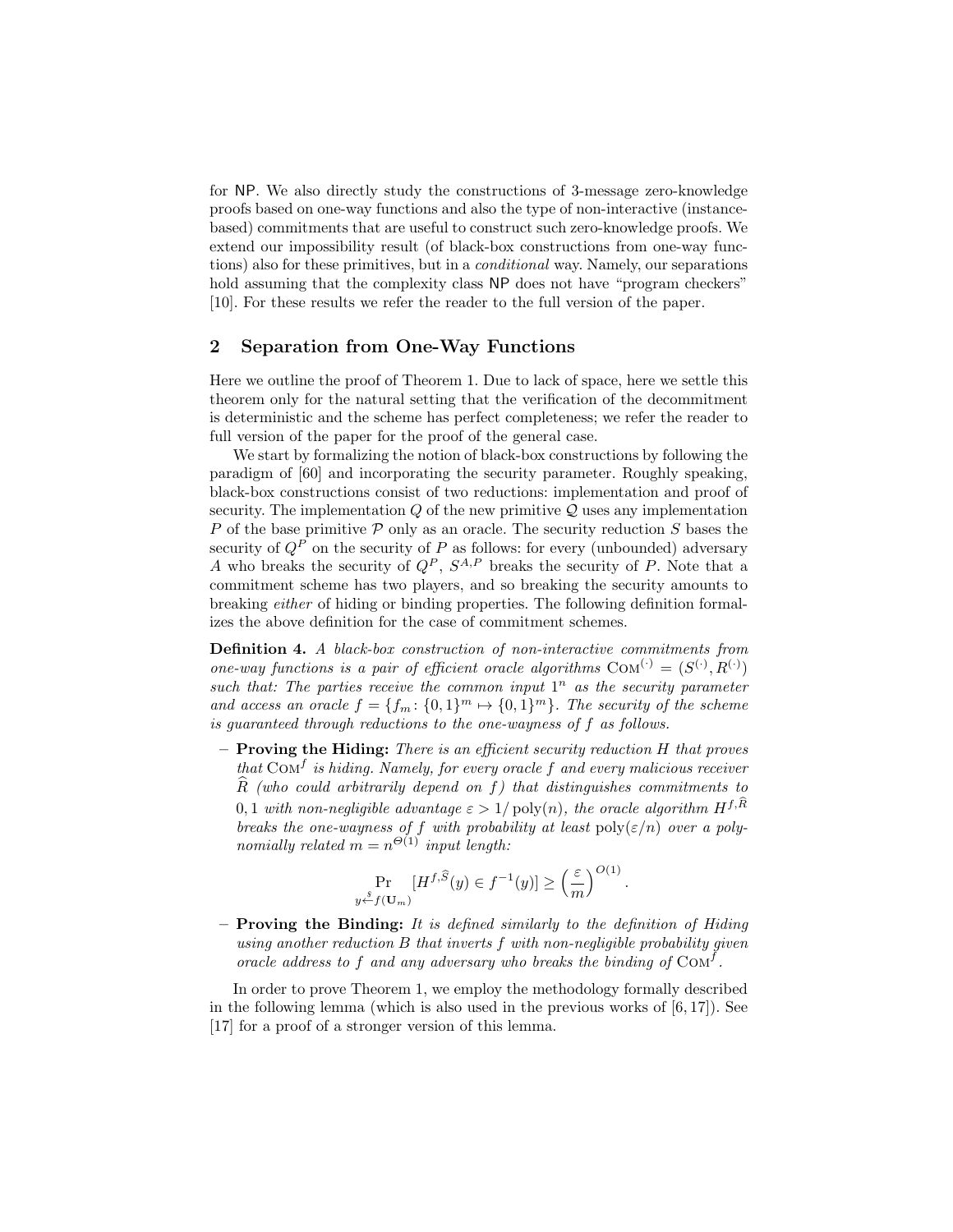Lemma 5. There is no black-box construction of non-interactive commitments form OWFs, if there is any randomized oracle  $O$  with the following properties:

- 1. The hiding or binding of COM<sup>O</sup> is violated by a poly(n)-query attack.
- 2. **O** is strongly one-way in the sense that no  $\text{poly}(n)$ -query computationallyunbounded adversary can invert  $\bf{O}$  over  $\bf{O}(U_n)$  with probability  $\geq 1/\text{poly}(n)$ .

In the following we describe how to find a distribution for the randomized oracle O so that we can apply Lemma 5 to prove Theorem 1.

O Cannot be a Random Oracle. We first note that we can not simply use O to be a random oracle which is indeed a common method to derive separations from one-way functions. This is expected, since otherwise we could also get a separation from one-way permutations (since random oracle and random permutation oracle are indistinguishable over large enough input lengths), and this would be a contradiction. In particular, relative to a random oracle, with high probability, there exists a *one-to-one* one-way function<sup>6</sup> which is indeed sufficient for constructing non-interactive commitments in a black-box way [9].

Partially-Fixed Random Oracles. We overcome the above obstacle by choosing the distribution of our oracle **O** to be *fixed* over a polynomial-size subset  $\mathcal{F}$ of its domain (which in fact depends on the construction Com itself), and at any other point out of  $\mathcal F$  we choose the answers randomly. In general, we call oracles partially-fixed random. Partially-fixed random oracles allow us to bypass the obstacle explained above against random oracles, because the way we fix the part  $\mathcal F$  most likely makes the oracle **O** have collisions; thus, **O** will not be one-to-one. In fact, the collisions of O are planted in an adversarial way against the construction COM and that is why the distribution of  $O$  depends on COM.<sup>7</sup>

It is easy to see that a partially-fixed random oracle is still hard to invert using  $poly(n)$ -query attacks. We show how to define the the distribution of  $O$ such that, either of the binding or hiding properties of  $COM<sup>O</sup>$  will be violated through a poly $(n)$ -query attack. As we discussed above, this is sufficient for deriving a black-box separation. We prove the existence of such partially-fixed random oracle **O** by proving that there are in fact two partially-fixed random oracles  $O_R$  and  $O_S$  such that *either* of the following holds:

- 1. The hiding of  $\text{Com}^{\mathbf{O}_R}$  is broken by a poly $(n)$ -query malicious receiver  $\widehat{R}$ .
- 2. The binding of  $COM^{\mathbf{O}_S}$  is broken by a poly $(n)$ -query malicious sender  $\widehat{S}$ .

Therefore, there always exists an oracle  $O \in \{O_S, O_R\}$  relative to which either of the hiding or binding properties of COM is broken by some ADV  $\in \{R, \widehat{S}\}.$ 

<sup>6</sup> For example, using standard tricks one can make the output of the random oracle long enough, say  $n^3$  bits, while the input is only n bits. Such function is one-to-one with overwhelming probability.

 $7 \text{ As far as we know, this way of choosing the oracle's distribution based on the scheme.}$ itself was fist employed in the work of Gertner et al. [22].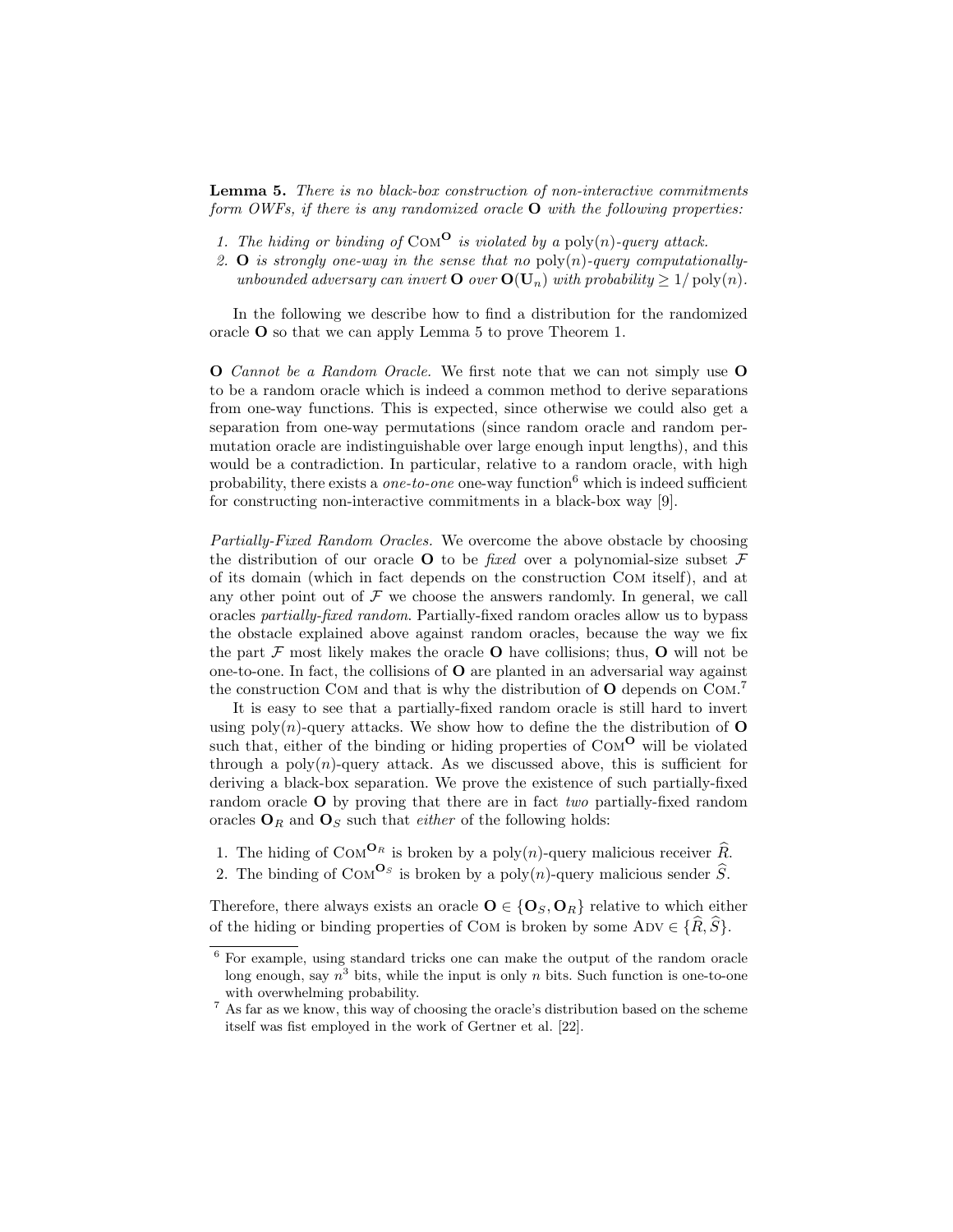The Cheating Strategies  $\widehat{S}, \widehat{R}$ . The cheating sender  $\widehat{S}$  and the distribution of  $\mathbf{O}_S$  are defined assuming that  $\widehat{R}$  fails in its attack, but that is still sufficient for us. The oracle  $O_R$  is simply the random oracle, but the oracle  $O_S$  will always be fixed over a polynomial-size domain (thus the final oracle  $O \in \{O_R, O_S\}$ will always be a partially-fixed random oracle. The algorithm of the malicious R is in fact very simple: try to learn any query q that has a non-negligible chance of being asked by the sender during the generation of the commitment  $C$ , and after learning these queries make a guess about the committed bit  $b$  by outputting the more likely value of b conditioned on the knowledge learned about the random oracle  $O_R$ . In the following we formally describe this algorithm and will show that if this algorithm fails in guessing the bit  $b$  correctly with probability  $1/2 + 1/\text{poly}(n)$ , then we can come up with a partially-fixed random oracle  $\mathbf{O}_S$  such that the binding of COM<sup> $\mathbf{O}_S$ </sup> could be violated.

#### 2.1 Technical Tool: Learning Heavy Queries

Suppose  $COM = (S, R)$  is a non-interactive commitment scheme in a model where some randomized oracle  $\bf{O}$  (e.g., the random oracle) is accessed by the sender S and the receiver  $R$  and suppose  $S$  generates a commitment  $C$  to a random bit  $b \stackrel{\hspace{0.1em}\mathsf{\scriptscriptstyle\$}}{\leftarrow} \{0,1\}$ . Let S be the view of the sender consisting its randomness as well as its oracle query-answers and R be the view of the receiver after the verification of C which consists of C itself, the revealed bit b and some "decommitment" string  $D$  justifying the claim of  $S$  that he had committed to  $b$ . We can look at all of  $S, R, C, b$ , and D as random variables depending on the randomness of the parties and the randomness of O. That is the case also for the set of queries  $\mathcal{Q}(S), \mathcal{Q}(R)$  asked by the sender and the receiver represented in their views.

Consider the following simple learning algorithm that upon receiving  $C$ , which is the commitment to a random  $b \stackrel{\$}{\leftarrow} \{0,1\}$ , keeps updating a "learned" set of oracle query-answer pairs  $\mathcal L$  as follows: As long as there is an oracle query  $q \notin \mathcal{L}$  which has  $\varepsilon$  probability to be asked by the sender during the generation of  $C$  or by the receiver during the verification of  $C$ :

$$
\Pr[q \in \mathcal{Q}(\mathsf{S}) \cup \mathcal{Q}(\mathsf{R}) \mid C, \mathcal{L}] \geq \varepsilon,
$$

then go ahead and ask q from the oracle. After asking q from  $O$ , the pair  $(q, O(q))$ will be added to  $\mathcal L$  and the knowledge of  $O(q)$  will be incorporated in deciding which other queries might be likely as described above. A result due to  $[6]$  shows that such learning algorithm would (on average) ask at most  $\text{poly}(n/\varepsilon) = \text{poly}(n)$ queries and reach a point that there is no " $\varepsilon$ -heavy" query left for the distribution of the views of the sender and the (honest) receiver conditioned on the learned information  $(C, \mathcal{L})$ . As we will see, this learning algorithm will essentially form the cheating receiver's algorithm  $R$ .

#### 2.2 Defining the Cheating Strategies

Suppose we execute the learning algorithm above when the randomized oracle O in the scheme is simply a random oracle. We focus on the moment that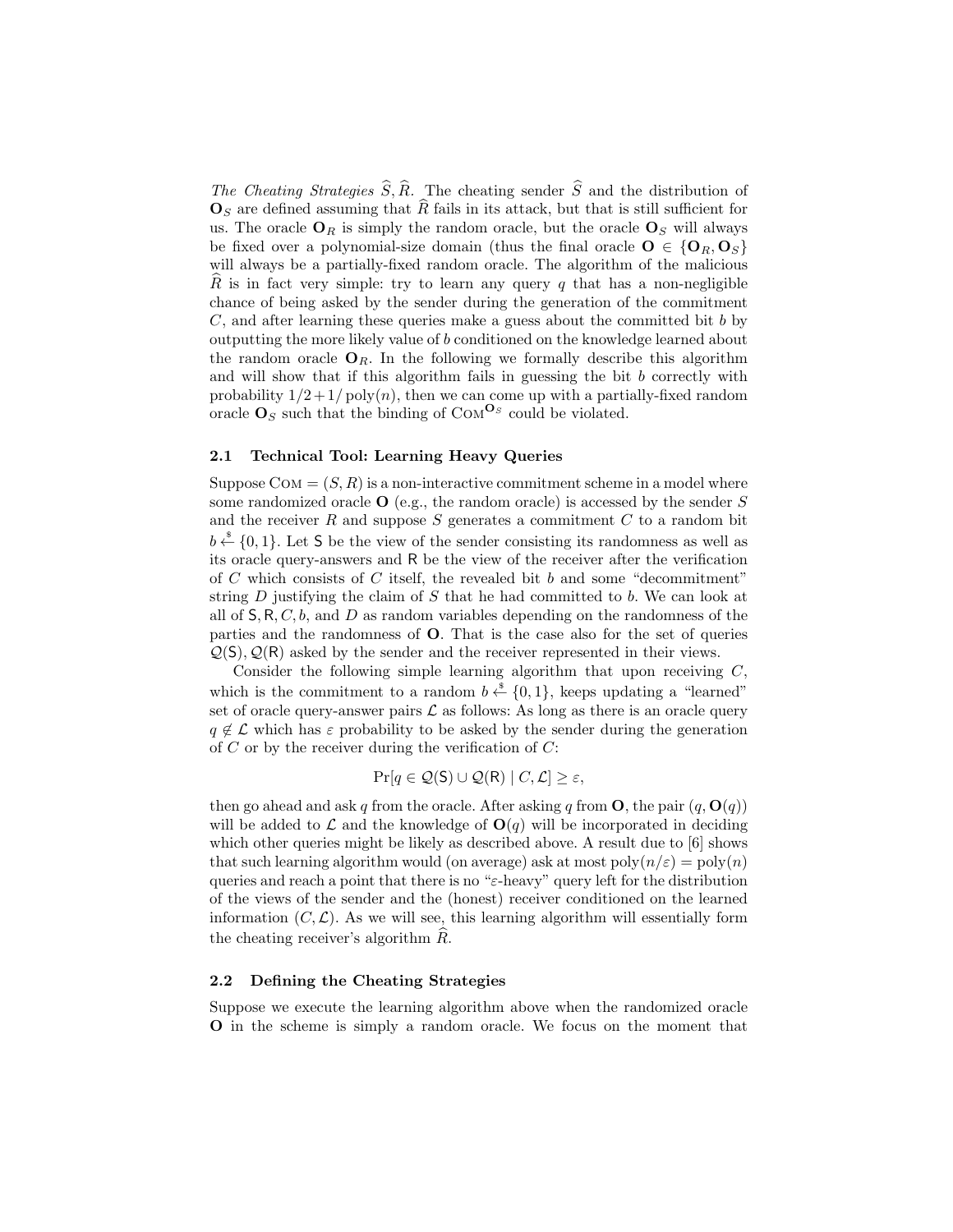the learning algorithm stops (i.e., for any query  $q \notin \mathcal{L}$  it holds that Pr[ $q \in \mathcal{L}$ ]  $Q(S) \cup Q(R) \mid C, \mathcal{L} \mid \leq \varepsilon$ , and divide possible the cases into two. In each case we show how to derive a cheating party and a corresponding randomized oracle.

Case 1. In the first case, with non-negligible probability  $1/\text{poly}(n)$  over the executing of the learning algorithm, at the end there is a value  $b \in \{0,1\}$  such that Pr[b is the committed bit  $|(C, \mathcal{L})| > 1/2 + 1/\text{poly}(n)$ . In this case we can simply take  $\mathbf{O}_R$  to be the random oracle, and relative to  $\mathbf{O}_R$  the cheating strategy R could just follow the learning algorithm above and output the more likely value of b conditioned on its view  $(C, \mathcal{L})$  at the end. It is easy to see that this malicious receiver  $\widehat{R}$  can guess the bit b with probability at least  $1/2 + 1/\text{poly}(n)$ .

Case 2. In the second case, at the end of the learning phase when there is no  $\varepsilon$ heavy query left to be learned, with overwhelming probability: both of the values of  $b \in \{0,1\}$  are almost equally likely to be the committed bit conditioned on knowing  $(C, \mathcal{L})$ . We will show that at this point there is always a way to fix a set of oracle query-answer pairs  $\mathcal F$  for some partially-fixed random oracle  $O_S$  such that  $\widehat{S}$  can successfully open the commitment C (which is the result of a single execution of the learning algorithm and is fixed forever) into both of  $\{0, 1\}$ .

Since we are in the case that conditioned on  $(C, \mathcal{L})$  both values of  $b \in \{0, 1\}$ have non-zero (in fact  $\approx 1/2$ ) chance to be the committed bit, we can always sample two views  $V_0 = (S_0, R_0), V_1 = (S_1, R_1)$  of full executions of the system for the sender and the receiver where they are both consistent with  $(C, \mathcal{L})$  and  $V_b$  describes a case where C is a commitment to the bit b. Note that due to the (assumed) perfect completeness of the scheme, in both of the views  $V_0, V_1$ the verification leads to an accept. We claim that if  $S_0$  and  $S_1$  are *consistent* over the query-answer pairs that they posses (i.e., use the same answer for the queries that they *both* have asked:  $Q(S_0) \cap Q(S_1)$  then we are done, because we can take F to be the answers to  $\mathcal{Q}(S_0) \cup \mathcal{Q}(S_1)$  plus the query-answer pairs of  $\mathcal L$ and fix  $\mathcal F$  as part of the partially-fixed random oracle  $\mathbf O_S$ . This way, whenever the sender wants to decommit to the bit  $b \in \{0,1\}$  it can use the fixed view  $S_b \in V_b$  for the needed decommitment, and he knows that such decommitment will always lead to the verification described by  $R_0 \in V_b$  (since the verification is deterministic) which is an accept.

It only remains to show how to find a pair of *consistent* views  $V_0$ ,  $V_1$ . Here we use the fact that conditioned on  $(C, \mathcal{L})$ , both of  $\{0, 1\}$  have chance  $> 1/3$  to be the committed bit. Using a probabilistic analysis and also relying on the fact that there is no  $\varepsilon$ -heavy query left conditioned on  $(C, \mathcal{L})$  (when the committed bit is considered random), and assuming that the total number of oracle queries of  $(S, R)$  is at most m, one can show that with probability  $\geq 1 - 3m\varepsilon$  a pair of random samples  $V_0$ ,  $V_1$ , where  $V_b$  is sampled conditioned on  $(C, \mathcal{L}, b)$ , would have no query in common out of  $\mathcal{L}$  (i.e.,  $\mathcal{Q}(V_0) \cap \mathcal{Q}(V_1) \subseteq \mathcal{L}$ ). The reason is that for any query q which has probability at most  $\varepsilon$  to be in the queries of V, by conditioning on  $b = 0$  or  $b = 1$ , this probability can increase at most to  $3\varepsilon$ . Therefore, if we sample and fix  $V_0$ , any of the m queries of the sampled  $V_0$  would be sampled in  $V_1$  only with probability at most  $3\varepsilon$ . Thus, by a union bound,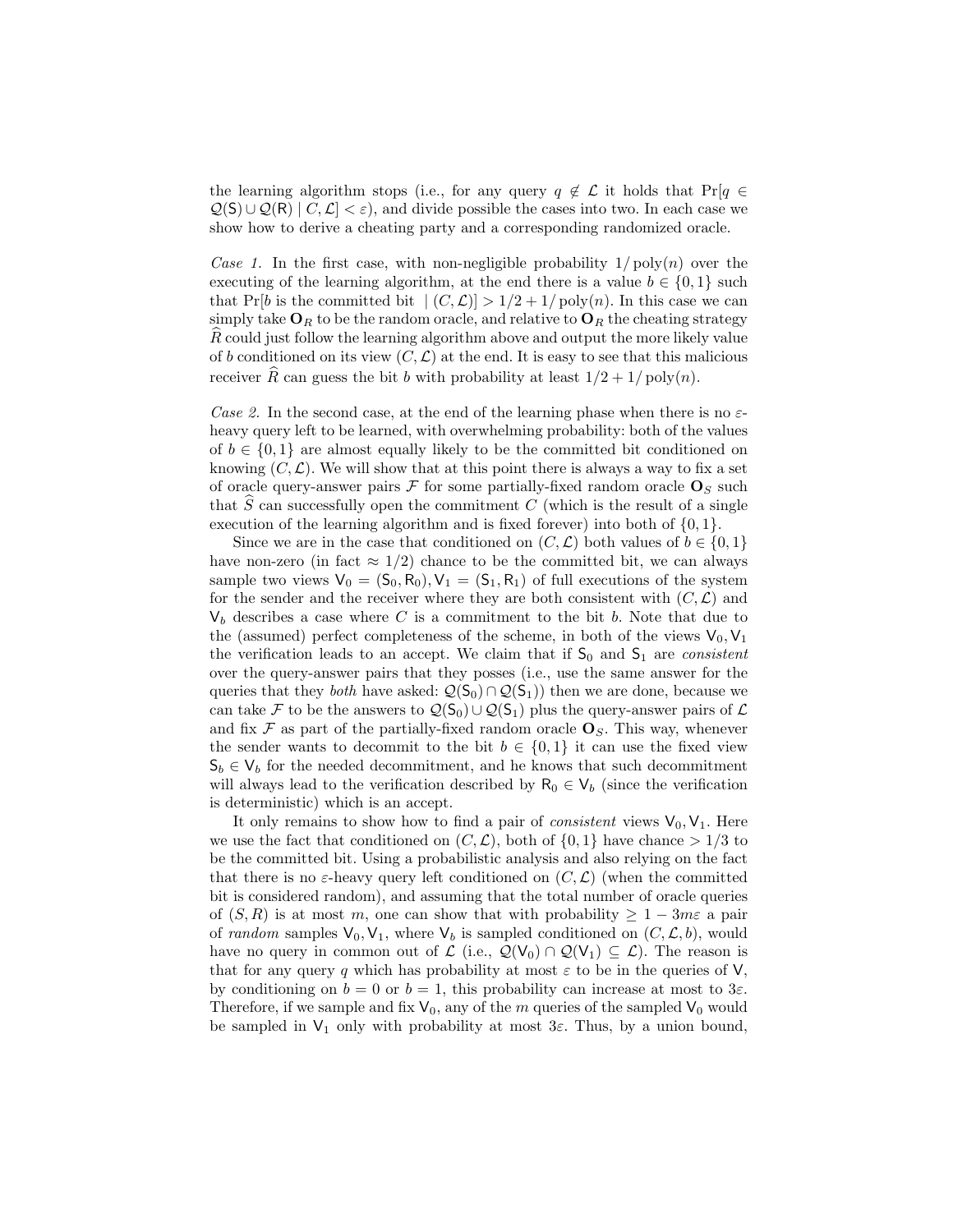with probability at least  $1 - 3m\varepsilon$ , none of the quereis of  $V_0$  will be sampled in  $V_1$ . Since both of  $V_0$ ,  $V_1$  are sampled conditioned on (and consistent with)  $\mathcal{L}$ , we conclude that such samples are in fact consistent.

The Role of Non-Interactivity. Our argument above only applies to the noninteractive setting because of the way we constructed  $(S, \mathbf{O}_S)$  in case R does not succeed. In particular, in the interactive setting  $C$  would be the transcript of an interactive protocol which could change every time that the protocol is executed, even if the sender commits to the same message using the same randomness, simply because the receiver's randomness might change every time. That should not be a surprise since Naor's commitment scheme [54] is a black-box construction based on one-way functions and has only two messages during the commitment phase (which perfectly complements our negative result of Theorem 1).

# 3 Separation from Hitting One-Way Functions

In this Section we outline the proof of Theorem 3. Before doing so we need to develop the notion of a hitting one-way function.

## 3.1 Hitting One-Way Functions

Hitting Set Generators. A (basic) hitting set generator G is an efficient deterministic procedure to generate sets that intersect any "dense" set recognized by an efficient circuit. More formally, given  $n \geq m$ , G runs in time poly $(n)$  and generates a set of m-bit strings  $H$  such that for any circuit  $T$  accepting at least half of  $\{0,1\}^m$ , it holds that  $T(h) = 1$  for at least one  $h \in \mathcal{H}$  (see [29] and references therein for more background on the subject). A hitting set generator  $G$  can be directly used to derandomize the complexity class RP and perhaps surprisingly even to derandomize the class BPP [3, 4]. Here we are interested in the notion of hitting set generators against co-nondeterministic circuits defined as follows.

Definition 6 (Co-Nondeterministic Circuits). A nondeterministic Boolean circuit T takes two inputs and accepts the set  $S_T$  defined as follows  $S_T = \{x \mid$  $\exists w, T(x, w) = 1$ . A co-nondeterministic *Boolean circuit* T also takes two inputs and accepts the set  $S_T = \{x \mid \forall w, T(x, w) = 0\}$ . By abusing the notation we call the first input simply the "input" and call the second input the "witness". Thus, the input length refers to the length of  $x$ . If the input length is  $n$ , we call  $d_T(n) = \frac{|S_T \cap \{0,1\}^n|}{2^n}$  the input density of T.

Now we introduce a new primitive that combines a one-way function and a hitting set generator against co-nondeterministic circuits.

Definition 7 (Hitting One-Way Functions). We say a function  $f: \{0,1\}^n \mapsto$  ${0,1}^n$  hits a co-nondeterministic circuit T of size n and input length m if it holds that  $\{f(1)|_m, \ldots, f(n^2)|_m\} \cap \mathcal{S}_T \neq \emptyset$  where  $1, 2, \ldots, n^2$  are analogs of the first  $n^2$  elements of  $\{0,1\}^n$  and  $y|_m$  refers to the first m bits of y. We say that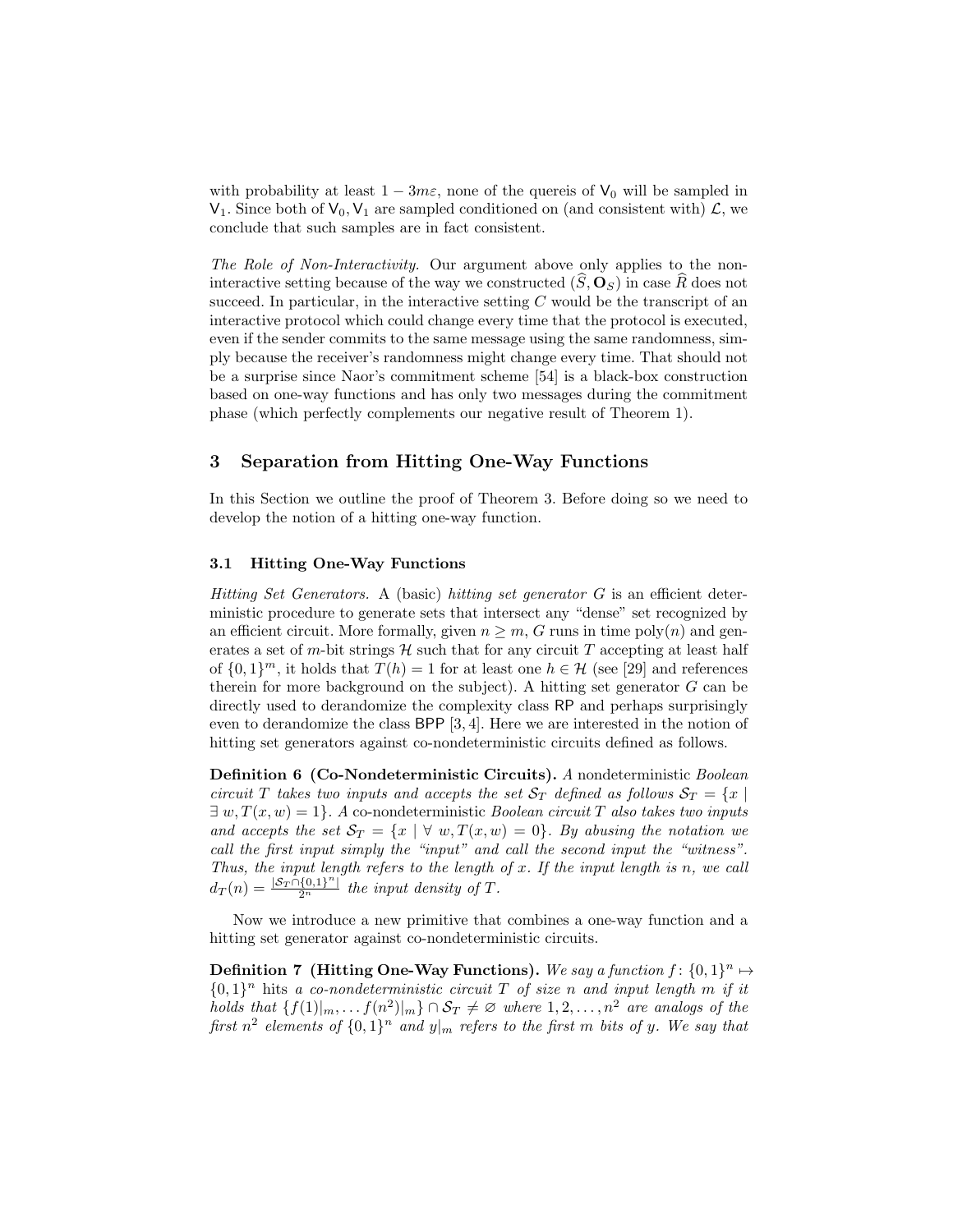a sequence of functions  $\{f_n: \{0,1\}^n \mapsto \{0,1\}^n\}$  is a hitting function, if  $f_n$  hits every circuit T of size n and input density  $d_T \geq 1/2$  for large enough n. A length preserving function family  $f = \{f_n: \{0,1\}^n \mapsto \{0,1\}^n\}$  is simply called a hitting one-way function, if it is both hitting and one-way simultaneously.

As we will see later, a random oracle is a hitting one-way function with overwhelming probability, and thus being hitting one-way could be thought of as a natural abstracted property of a random oracle (similar to e.g., collision resistance). Moveover, it is easy to see (details in the full version) that hitting one-wayness can be formalized using a standard cryptographic security game, and as such, the assumption that a function  $f$  is a hitting one-way function is a falsiafiable assumption, in the terminology of Naor [53].<sup>8</sup>

Black-Box Constructions from Hitting One-Way Functions. We skip a separate definition for black-box constructions based on hitting one-way functions, since this definition could be obtained from Definition 4 and Definition 7. Namely, given any oracle adversary that breaks the security of  $COM<sup>f</sup>$ , the security reduction  $\text{Sec}^{f, \text{Adv}}$ , with non-negligible probability shall break the hitting one-way property of the oracle f (by either inverting f, or finding a circuit  $T$  of input density  $d_T \geq 1/2$  that is not hit by f together with a witness of such claim).

#### 3.2 Outline of the Proof of Theorem 3

In order to prove Theorem 3, we rely on the proof of Theorem 1 outlined in Section 2. A natural approach would be to show that our partially-fixed random oracle O is already a hitting one-way function with overwhelming probability. Doing so would prove Theorem 3 as a direct extension of the proof of Theorem 1, however, the problem with this approach is that a partially-fixed random function f, in general, might not be a hitting function, simply because the fixed part of the randomized function f could be adversarially chosen to make it not hit a particular circuit T. However, recall that our oracle  $O_R$  relative to which the cheating receiver  $\widehat{R}$  was successful, was indeed the random oracle. So in the following we start by handling the case that  $\widehat{R}$  was a successful cheating receiver.

Case 1: The cheating receiver  $\widehat{R}$  succeeds relative to a random oracle. It is easy to see that a random oracle is one-way with high probability.<sup>9</sup> We first show that a random oracle is also a hitting function with overwhelming probability (and so it will be hitting one-way).

 $8 \text{ A subtle point here is that the hitting property is defined w.r.t. co-nondeterministic }$ (as opposed to nondeterministic) circuits. Thus when  $f$  is not hitting, there always exits a polynomal-size witness for that: a circuit  $T$  of size  $n$  and input length  $m$  and a sequence  $w_1, ..., w_{n^2}$  such that  $T(f(i)|_m, w_i) = 1$  for all  $i \in [n^2] \subset \{0, 1\}^n$ .

 $9$  Recall that our random oracle chooses its randomness after the adversary is fixed and is different from the settings of  $[44, 20]$  who fix the random oracle after sampling it once and for all.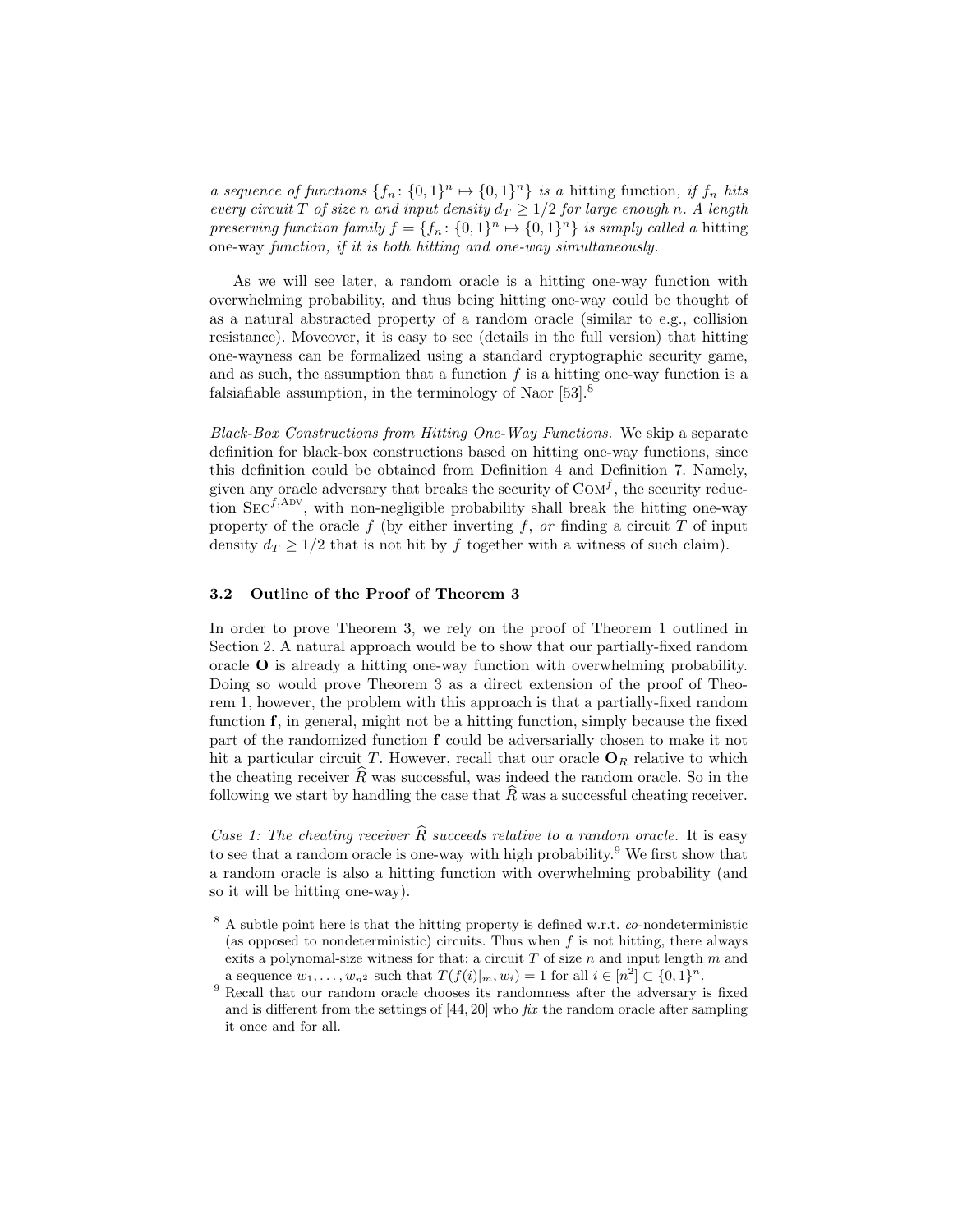**Lemma 8.** For every  $n \in \mathbb{N}$ , with probability at least  $1 - 2^{-n^2(1 - o(1))}$  a random function  $\mathbf{f}: \{0,1\}^n \mapsto \{0,1\}^n$  hits all co-nondeterministic circuits of size n and input density  $d_T \geq 1/2$ .

*Proof.* Fix any co-nondeterministic circuit T of size n and input density  $d_T$  > 1/2. Any of the random images of  $f(j)$  for  $j \in [n^2] \subseteq \{0,1\}^n$  (when truncated to the right size) will hit an element in  $S_T$  with probability at least the input density of T which is  $d_T \geq 1/2$ . Therefore, the probability that none of  $\{f(1), \ldots, f(n^2)\}\$ hits  $S_T$  is at most  $2^{-n^2}$ . Since the total number of circuits of size<sup>10</sup> n is at most  $2^{O(n \log n)}$ , the lemma follows by a union bound.

Lemma 8 implies that for large enough n a random function from  $\{0,1\}^n$ to  $\{0,1\}^n$  is hitting with overwhelming probability. Therefore Lemma 8 is sufficient for refuting the existence of black-box constructions of non-interactive commitments from hitting one-way functions. Namely, for large enough  $n$ , with overwhelming probability, there exists no circuit  $T$  of size  $n$  that the security reduction Sec (of any potential black-box construction Com) can output to refute the hitting property of  $f$ . Therefore, in this case the security reduction SEC might as well just try to invert the random oracle (with the help of the adversary). This means that, if we are in Case 1 (where  $O_R$  is the random oracle), we can safely assume that we are back to the setting of Theorem 1 where the security reduction only tries to invert  $f$ , but we have already settled this case!

Generalization. The argument above can be generalized to any black-box separation result that is established through an attack in the *random-oracle model* to also handle primitives that in addition are hitting (e.g., hitting one-way functions, hitting collision resistant hash functions, etc). Thus, the result of [44] can be extended to separate key-agreement from hitting one-way functions.

Case 2: The cheating receiver  $\widehat{R}$  fails relative to a random oracle. In this case, we would like to follow the general structure of Case 2 in Section 2, but as we mentioned before the issue is that the partially-fixed randomized oracle  $\mathbf{O}_S$ might not be a hitting function. However, recall that the fixed part of  $\mathbf{O}_S$  was due to the learned set  $\mathcal L$  and the query-answer pairs inside the two randomly sampled views  $V_0$  and  $V_1$ . Therefore, even though we fixed the sampled part of the oracle inside  $(\mathcal{L}, \mathcal{Q}(\mathsf{V}_0), \mathcal{Q}(\mathsf{V}_1))$  and relied on the remaining randomness of  $\mathbf{O}_S$  to conclude that  $\mathbf{O}_S$  is one-way, this fixed part was also generated through a randomized process (even though it was fixed after being sampled). This lets us to still have a hope that the whole random process of generating  $\mathbf{O}_S$  (also over the randomness of generating the fixed part at the beginning) makes the final result a hitting one-way function with overwhelming probability.

Recall that the two sampled views  $V_0$ ,  $V_1$  were obtained conditioned on  $(C, \mathcal{L},$ and) the committed bit to be 0 and 1. Now suppose instead of such samples we would have sampled only one view V (for the sender and the receiver) conditioned on the values of  $(C, \mathcal{L})$  but *without* conditioning the committed bit b to be 0 or

 $10$  Here we denote the size of a circuit by the number of its wires.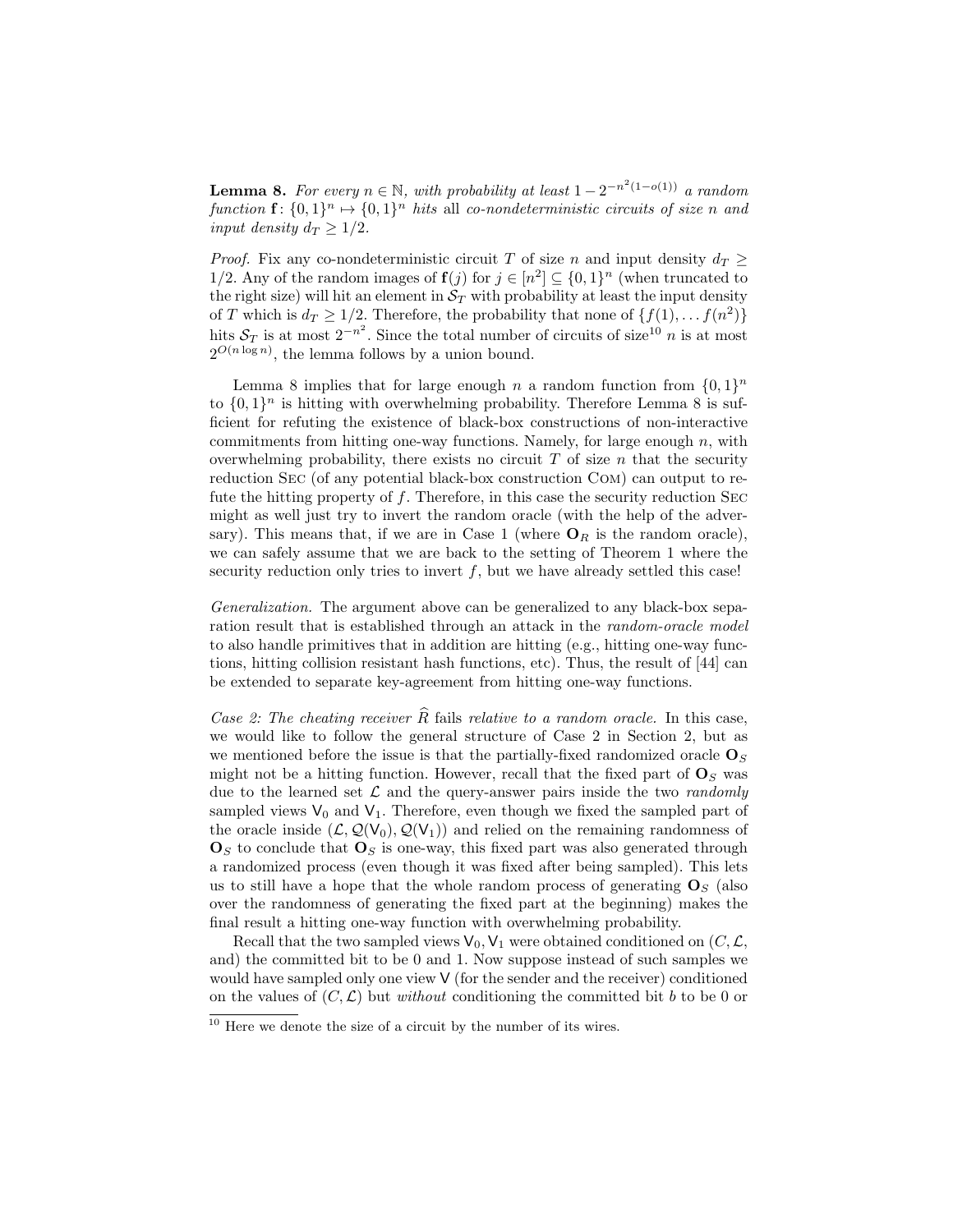1. Then, since  $C$  was already the commitment to a random bit  $b$ ,  $V$  would be a sample from the real distribution of the views of the sender and the receiver conditioned on  $(C, \mathcal{L})$ . Therefore, the joint samples  $(C, \mathcal{L}, V)$  together have the same marginal distribution as  $(C, \mathcal{L}, V')$  where V' is the *true* view of the parties. Therefore we can conclude the following crucial property of our sampling process: If we first sample  $(C, \mathcal{L}, V)$  to get a partial oracle over  $\mathcal{F} = (\mathcal{L}, \mathcal{Q}(V))$  and then choose the oracle answers to any query out of  $\mathcal F$  at random, the final result is a random oracle. The reason simply is that this property holds for  $(C, \mathcal{L}, V')$  which has the same marginal distribution as that of  $(C, \mathcal{L}, V)$ ; so the same should hold for  $(C, \mathcal{L}, V)$  as well! We call such randomized partial functions (which are not defined over some of their inputs) *partially-defined* random functions.

Definition 9 (Partially-Defined Random Functions). Suppose f is a random variable whose output is a partial function from  $\{0,1\}^n$  to  $\{0,1\}^n$  (therefore, a sample  $f \leftarrow f$  might be defined only over a subset of its domain  $\{0, 1\}$ ). Define the randomized total function  $\tilde{\mathbf{f}}$  over the domain  $\{0,1\}^n$  (as the random extension of **f**) as follows: First sample  $f \stackrel{s}{\leftarrow} \mathbf{f}$ . Then for every point  $x \in \{0,1\}$  which is not among the queries answered by  $f$  choose a random answer from  $\{0,1\}^n$ . Call the resulting function  $\tilde{f}$  (and its random variable  $\tilde{f}$ ). If the randomized function  $\tilde{f}$  is distributed exactly the same as a uniformly sampled function from  $\{0,1\}^n$ to  $\{0,1\}^n$ , then we call **f** a partially-defined random function.

The New Definition of  $\mathbf{O}_S$ . The fact that a random extension of the randomized partial function described in  $(C, \mathcal{L}, V)$  is a random oracle indicates that our randomized oracle  $\mathbf{O}_S$  which was generated through two sampled views  $V_0$ ,  $V_1$  might have similar properties and be a hitting one-way function. With this intuition in mind, we change the distribution of the randomized oracle  $\mathbf{O}_S$  as follows: The two sampled views  $V_0$  and  $V_1$  are sampled independently conditioned on  $(C, \mathcal{L})$ without conditioning on the bit  $b$  to be 0 or 1 (just like the way  $V$  was sampled). The final (new) definition of the randomized oracle  $\mathbf{O}_S$  is as follows. We first sample  $(C, \mathcal{L}, V_0, V_1)$  as above to randomly sample a partial oracle f, and then randomly extend it to a full oracle  $\mathbf{f} \equiv \mathbf{O}_S$  according to Definition 9. Since we would like to avoid *rejection-sampling* (not to change the marginal distributions of  $(C, \mathcal{L}, V_0)$  and  $(C, \mathcal{L}, V_1)$  if the sampled views  $V_0, V_1$  had contradicting answers for any oracle query q we choose the answer provided by one of  $V_0$ ,  $V_1$ at random. In the following we will show that a cheating sender  $\hat{S}$  still exists relative to  $\mathbf{O}_S$ , and that relative to  $\widetilde{S}, \mathbf{O}_S$  remains one-way and hitting.

Concluding Theorem 3. The following three propositions imply Theorem 3.

**Proposition 10.** If  $\widehat{R}$  does not break the hiding of COM<sup>O<sub>R</sub>, then there exists a</sup> malicious sender  $\widehat{S}$  that breaks the binding of COM<sup>O</sup>S.

*Proof.* Since we are in the case that the cheating receiver  $\hat{R}$  is not successful, thus the distribution of the bit b conditioned on  $(C, \mathcal{L})$  remains close to uniform over  $\{0, 1\}$ , which means that in our new way of sampling  $(V_0, V_1)$ , still with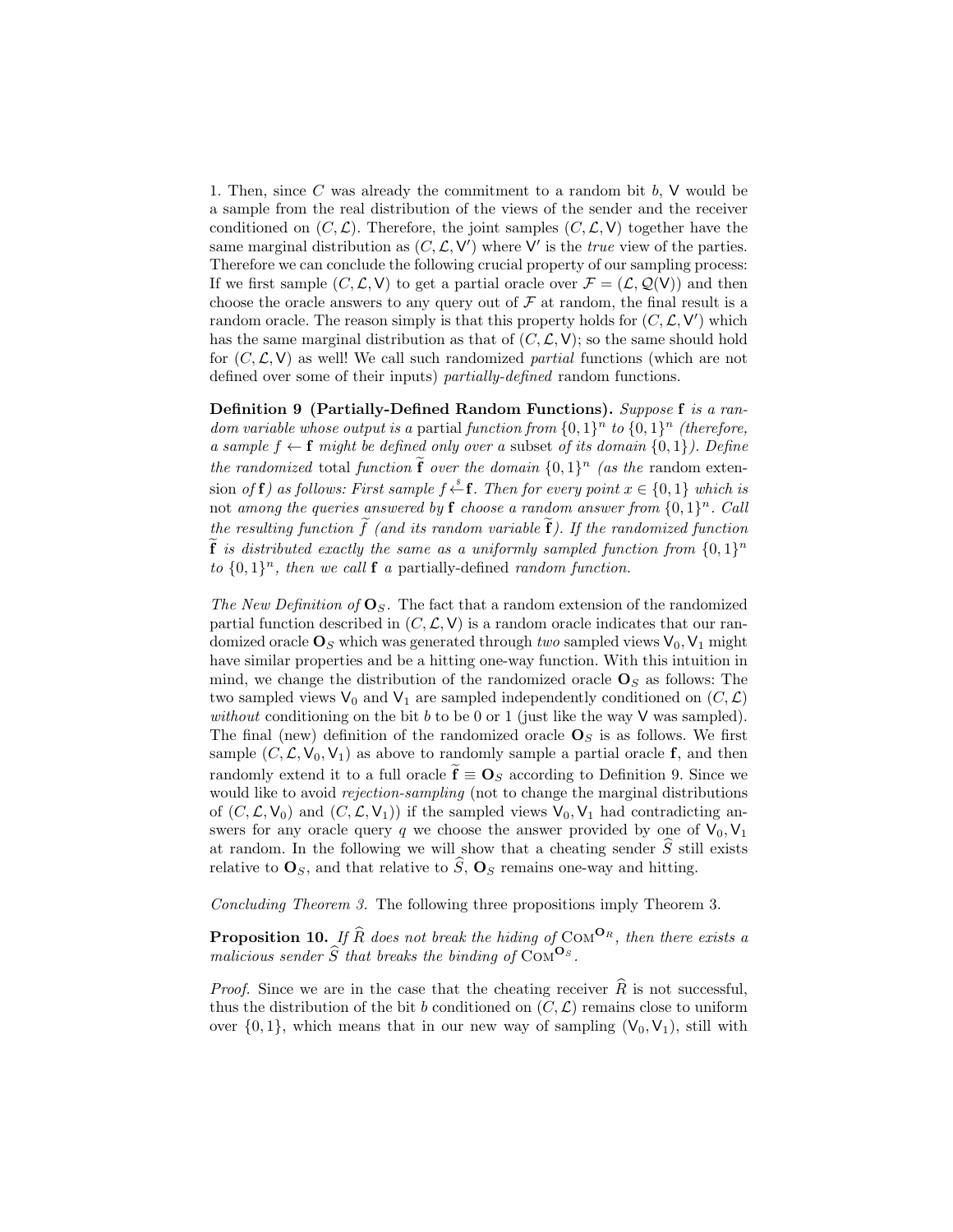probability polynomially close to  $1/2$  (and so bigger than, say,  $1/3$ ) we get that  $V_0$  (resp.  $V_1$ ) corresponds to the bit  $b = 0$  (resp.  $b = 1$ ) used as the committed bit by the sender. Therefore by choosing the fixed part of  $\mathbf{O}_S$  based on the sampled answers of  $(\mathcal{L}, \mathcal{Q}(\mathsf{V}_0), \mathcal{Q}(\mathsf{V}_1))$ , with  $\Omega(1)$  probability we get a cheating sender  $\tilde{S}$ who is able to successfully decommit to both values of the bit  $b$  using the fixed sampled view  $V_b$ .

**Proposition 11 (O<sub>S</sub> Remains One-Way).** No poly $(n)$ -query adversary ADV can invert  $\mathbf{O}_S(\mathbf{U}_n)$  with probability  $1/\text{poly}(n)$ , even when ADV is given oracle access to the cheating sender  $\widehat{S}$ .

*Proof.* Any query out of  $\mathcal{L} \cup \mathcal{Q}(\mathsf{V}_0) \cup \mathcal{Q}(\mathsf{V}_1)$  is answered at random and the cheating sender  $\hat{S}$  is defined solely based on  $(\mathcal{L}, V_0, V_1)$ .

The main techincal meat of the proof of Theorem 3 is found in the following proposition. Due to lack to space, we only provide a very high-level outline.

#### **Proposition 12.**  $\mathbf{O}_S$  is hitting with overwhelming probability.

*Proof (Outline)*. We would like to show that when one evaluates the oracle  $\mathbf{O}_S$ over  $[n^2]$  it will hit at least one of the accepted inputs of any (co-nondeterministic) circuit T of input density  $d_T \geq 1/2$  with "high" probability  $\rho$ . We want the probability  $\rho$  to be extremely close to one so that we can change the order of quantifiers and conclude that  $\mathbf{O}_S$  hits all circuits of size n.

Recall that each of the sampled partial oracles  $f_0, f_1$  described by the queryanswer pairs in  $(\mathcal{L}, V_0)$  and  $(\mathcal{L}, V_1)$  is a partially-defined random oracle, and that the final oracle  $\mathbf{O}_S$  is a random extension of the "combination" of  $\mathbf{f}_0$  and  $\mathbf{f}_1$  (that combines the answers of  $f_0$  and  $f_1$  whenever their sets of queries out of  $\mathcal L$  do not collide). The intuition is that now, over the domain  $[n^2]$  (planted at the beginning of  $\{0,1\}$ <sup>n</sup>) at least half of the queries are answered randomly and independently and would behave like a random function because they either come from  $f_0$ , or  $f_1$ , or from the final random extension of  $(f_0, f_1)$  to the full domain of  $\{0, 1\}^n$  which we denote by  $f'$  (and is chosen independently of  $(f_0, f_1)$ ). More formally, since  $f'$ is chosen independently of  $(f_0, f_1)$ , both of  $(f_0, f')$  and  $(f_1, f')$  are also partiallydefined random oracles. Moreover, we know that over the domain  $[n^2]$ , at least half of the queries are answered either by  $(f_0, f')$  or by  $(f_1, f')$ . We would like to use this property to conclude that  $\mathbf{O}_S$  hits every circuit with high probability.

Formalizing this intuition, however, is far from easy and the challenge stems from the fact that, as we said before, we want the probability  $\rho$  to be extremely close to one. Because of this, we can not afford the  $1/poly(n)$  probability that queries the sampled views  $V_0$  an  $V_1$  might have collisions (out of  $\mathcal{L}$ ) and resample  $\mathbf{O}_S$  again. Therefore, we define the oracle  $\mathbf{O}_S$  in a randomized way, even when such collisions happen. To prove that the sample oracle  $\mathbf{O}_S$  is hitting with very high probability, we develop and employ new concentration bounds to control the probability that  $\mathbf{O}_S$  is not hitting. We refer the reader for the full version the paper for the full proof.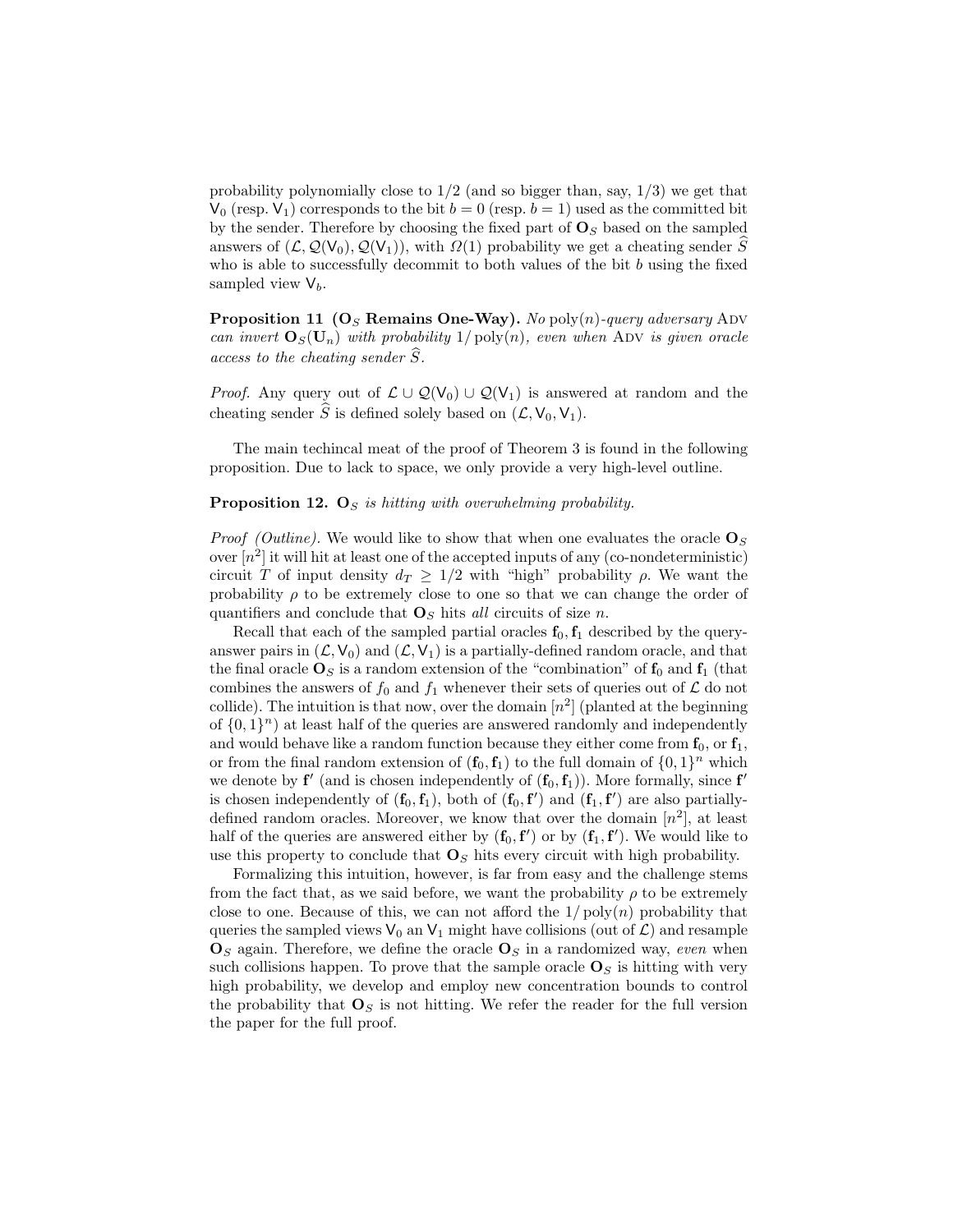Acknowledgment. We thank the anonymous referees of Crypto 2012 for their valuable comments. In particular, we thank Marc Fisclin for a through reading of the paper and valuable comments. We thank Noga Alon for pointing out the anti-concentration bound of Lemma A.2.2 in [2] to us (used in the full proof of Proposition 12). Finally we thank Yuval Ishai for encouraging us to work on the question of separating the power of black-box versus non-back-box cryptographic constructions.

## References

- 1. Manindra Agrawal, Neeraj Kayal, and Nitin Saxena. PRIMES is in P. Report, Department of Computer Science and Engineering, Indian Institute of Technology Kanpur, Kanpur-208016, India, August 2002.
- 2. Noga Alon and Joel H. Spencer. The probabilistic method. Wiley, New York, third edition, 2008.
- 3. Alexander E. Andreev, Andrea E. F. Clementi, and Jose D. P.Rolim. A new general derandomization method. JACM: Journal of the ACM, 45, 1998.
- 4. Alexander E. Andreev, Andrea E. F. Clementi, Jose D. P.Rolim, and Luca Trevisan. Weak random sources, hitting sets, and BPP simulations. SICOMP: SIAM Journal on Computing, 28, 1999.
- 5. Boaz Barak. How to go beyond the black-box simulation barrier. In Proceedings of the 42nd Annual Symposium on Foundations of Computer Science (FOCS), pages 106–115, 2001.
- 6. Boaz Barak and Mohammad Mahmoody. Lower bounds on signatures from symmetric primitives. In FOCS: IEEE Symposium on Foundations of Computer Science (FOCS), 2007.
- 7. Boaz Barak, Shien Jin Ong, and Salil Vadhan. Derandomization in cryptography. In Advances in Cryptology – CRYPTO 2003, volume 2729 of Lecture Notes in Computer Science, pages 299–315. Springer, 2003.
- 8. Blum and Impagliazzo. Generic oracles and oracle classes. In FOCS: IEEE Symposium on Foundations of Computer Science (FOCS), 1987.
- 9. Manuel Blum. Coin flipping by telephone. In CRYPTO, pages 11–15, 1981.
- 10. Manuel Blum and Sampath Kannan. Designing programs that check their work. J. ACM, 42(1):269–291, 1995.
- 11. Manuel Blum and Silvio Micali. How to generate cryptographically strong sequences of pseudo random bits. pages 112–117, 1982.
- 12. Boneh, Papakonstantinou, Rackoff, Vahlis, and Waters. On the impossibility of basing identity based encryption on trapdoor permutations. In FOCS: IEEE Symposium on Foundations of Computer Science (FOCS), 2008.
- 13. Gilles Brassard, David Chaum, and Claude Crépeau. Minimum disclosure proofs of knowledge. Journal of Computer and System Sciences, 37(2):156–189, 1988.
- 14. Gilles Brassard, Claude Crépeau, and Moti Yung. Constant-round perfect zeroknowledge computationally convincing protocols. Theoretical Computer Science, 84(1):23–52, 1991.
- 15. Seung Geol Choi, Dana Dachman-Soled, Tal Malkin, and Hoeteck Wee. Black-box construction of a non-malleable encryption scheme from any semantically secure one. In Ran Canetti, editor, TCC, volume 4948 of Lecture Notes in Computer Science, pages 427–444. Springer, 2008.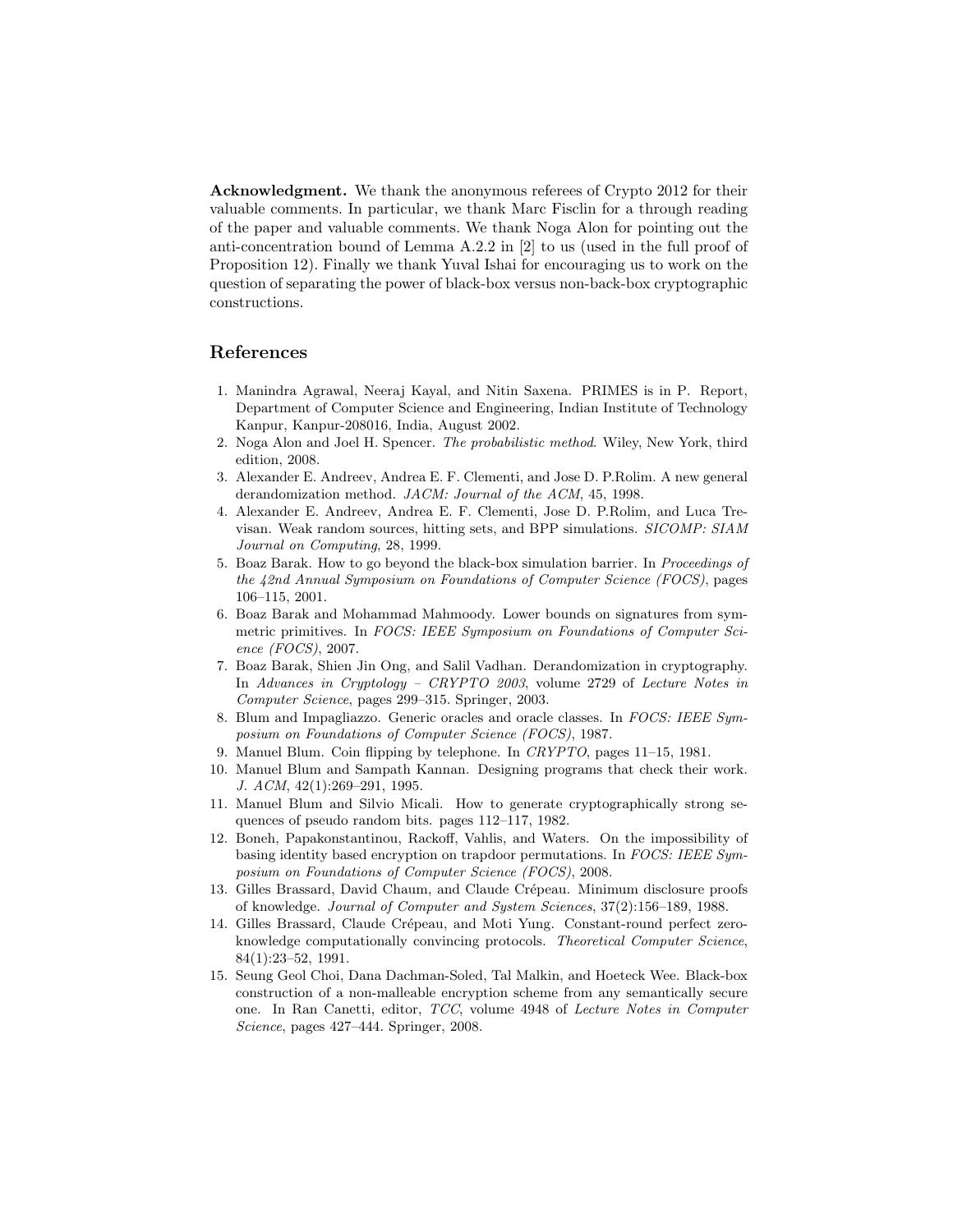- 16. Seung Geol Choi, Dana Dachman-Soled, Tal Malkin, and Hoeteck Wee. Simple, black-box constructions of adaptively secure protocols. In Omer Reingold, editor, TCC, volume 5444 of Lecture Notes in Computer Science, pages 387–402. Springer, 2009.
- 17. Dana Dachman-Soled, Yehuda Lindell, Mohammad Mahmoody, and Tal Malkin. On black-box complexity of optimally-fair coin-tossing. In Theory of Cryptography Conference - TCC 2011, 2011.
- 18. Ivan B. Damgård, Torben P. Pedersen, and Birgit Pfitzmann. Statistical secrecy and multibit commitments. IEEE Transactions on Information Theory, 44(3):1143–1151, 1998.
- 19. Rosario Gennaro, Yael Gertner, Jonathan Katz, and Luca Trevisan. Bounds on the efficiency of generic cryptographic constructions. SIAM Journal on Computing, 35(1):217–246, 2005.
- 20. Rosario Gennaro and Luca Trevisan. Lower bounds on the efficiency of generic cryptographic constructions. In Proceedings of the 41st Annual Symposium on Foundations of Computer Science, pages 305–313, 2000.
- 21. Yael Gertner, Sampath Kannan, Tal Malkin, Omer Reingold, and Mahesh Viswanathan. The relationship between public key encryption and oblivious transfer. In Proceedings of the 41st Annual IEEE Symposium on Foundations of Computer Science, 2000.
- 22. Yael Gertner, Tal Malkin, and Omer Reingold. On the impossibility of basing trapdoor functions on trapdoor predicates. In FOCS, pages 126–135, 2001.
- 23. Oded Goldreich and Ariel Kahan. How to construct constant-round zero-knowledge proof systems for NP. Journal of Cryptology, 9(3):167–190, 1996.
- 24. Oded Goldreich and Hugo Krawczyk. Sparse pseudorandom distributions. Random Structures & Algorithms, 3(2):163–174, 1992.
- 25. Oded Goldreich, Hugo Krawczyk, and Michael Luby. On the existence of pseudorandom generators. SIAM Journal on Computing, 22(6):1163–1175, 1993.
- 26. Oded Goldreich and Leonid A. Levin. A hard-core predicate for all one-way functions. In Proceedings of the 21st Annual ACM Symposium on Theory of Computing  $(TOC)$ , pages 25–32, 1989.
- 27. Oded Goldreich, Silvio Micali, and Avi Wigderson. How to play any mental game or a completeness theorem for protocols with honest majority. pages 218–229, 1987.
- 28. Oded Goldreich, Silvio Micali, and Avi Wigderson. Proofs that yield nothing but their validity or all languages in NP have zero-knowledge proof systems. Journal of the ACM, 38(1):691–729, 1991. Preliminary version in FOCS'86.
- 29. Oded Goldreich and Avi Wigderson. Improved derandomization of bpp using a hitting set generator. In Proceedings of the RANDOM 99 Conference, pages 131– 137, 1999.
- 30. Shafi Goldwasser, Silvio Micali, and Charles Rackoff. The knowledge complexity of interactive proof systems. SIAM Journal on Computing, 18(1):186–208, 1989. Preliminary version in STOC'85.
- 31. Shafi Goldwasser, Silvio Micali, and Ronald L. Rivest. A digital signature scheme secure against adaptive chosen-message attacks. SIAM Journal on Computing, 17(2):281–308, 1988. Preliminary version in FOCS'84.
- 32. Vipul Goyal. Constant round non-malleable protocols using one way functions. 2011.
- 33. Iftach Haitner. Semi-honest to malicious oblivious transfer the black-box way. In Theory of Cryptography, Fourth Theory of Cryptography Conference, TCC 2008, pages 394–409, 2008.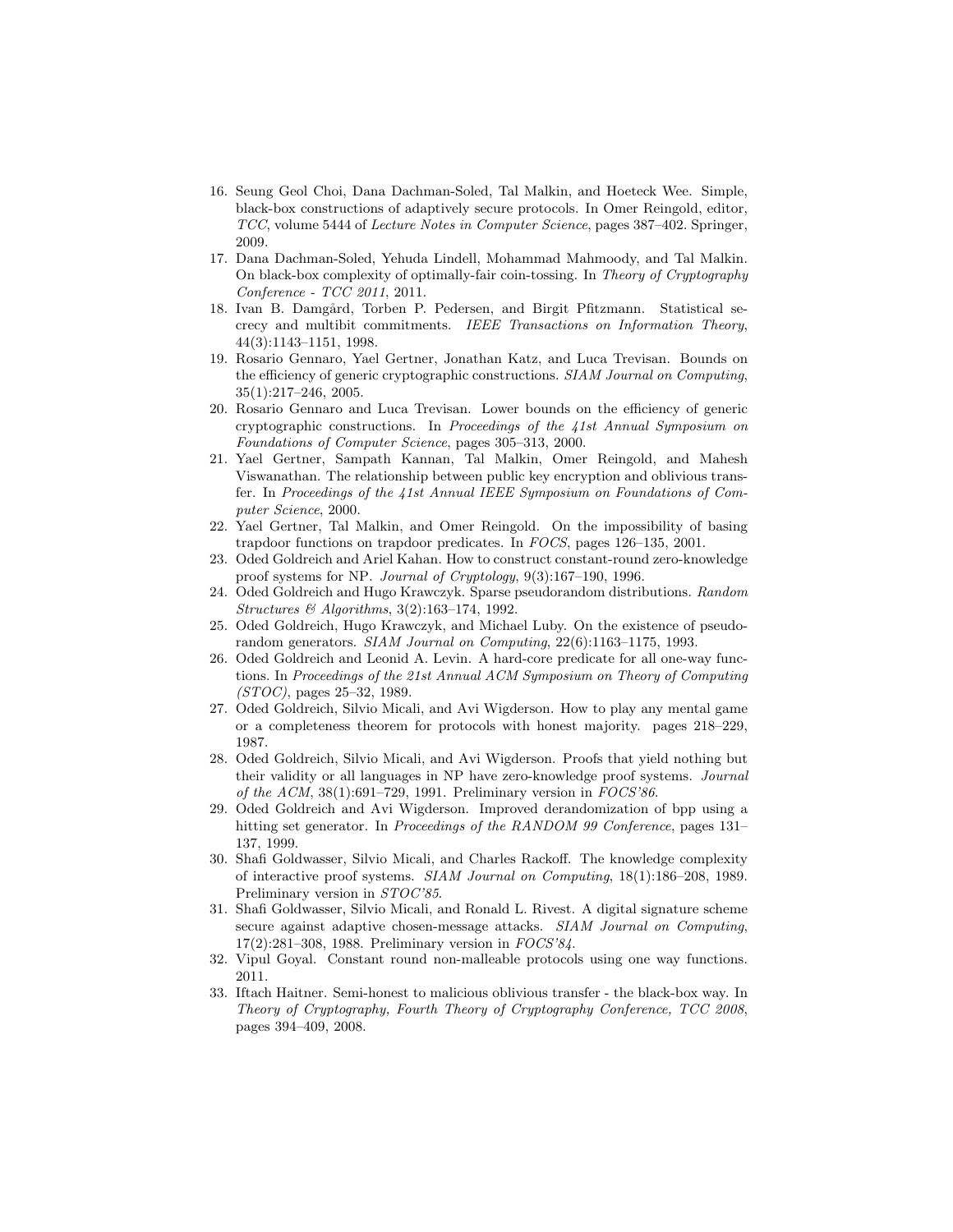- 34. Iftach Haitner, Jonathan J. Hoch, Omer Reingold, and Gil Segev. Finding collisions in interactive protocols  $- A$  tight lower bound on the round complexity of statistically-hiding commitments. In Proceedings of the 47th Annual Symposium on Foundations of Computer Science (FOCS). IEEE Computer Society, 2007.
- 35. Iftach Haitner, Omer Horvitz, Jonathan Katz, Chiu-Yuen Koo, Ruggero Morselli, and Ronen Shaltiel. Reducing complexity assumptions for statistically-hiding commitment. In Advances in Cryptology – EUROCRYPT 2005, pages 58–77, 2005. See also preliminary draft of full version, www.wisdom.weizmann.ac.il/ iftachh/papers/SCfromRegularOWF.pdf.
- 36. Iftach Haitner, Yuval Ishai, Eyal Kushilevitz, Yehuda Lindell, and Erez Petrank. Black-box constructions of protocols for secure computation. SIAM J. Comput, 40(2):225–266, 2011.
- 37. Iftach Haitner, Minh-Huyen Nguyen, Shien Jin Ong, Omer Reingold, and Salil Vadhan. Statistically-hiding commitments and statistical zero-knowledge arguments from any one-way function. SIAM Journal on Computing, November 2007.
- 38. Iftach Haitner and Eran Omri. Coin flipping with constant bias implies one-way functions. 2011.
- 39. Iftach Haitner and Omer Reingold. Statistically-hiding commitment from any oneway function. In Proceedings of the 39th Annual ACM Symposium on Theory of Computing (STOC). ACM Press, 2007.
- 40. Iftach Haitner, Omer Reingold, Salil P. Vadhan, and Hoeteck Wee. Inaccessible entropy. 2009.
- 41. Juris Hartmanis and Lane A. Hemachandra. One-way functions, robustness, and the non-isomorphism of NP-complete sets. Technical Report 86-796, Department of Computer Science, Cornell University, 1987, January.
- 42. Johan Håstad, Russell Impagliazzo, Leonid A. Levin, and Michael Luby. A pseudorandom generator from any one-way function. SIAM Journal on Computing, 28(4):1364–1396, 1999. Preliminary versions in STOC'89 and STOC'90.
- 43. Russell Impagliazzo and Michael Luby. One-way functions are essential for complexity based cryptography. In Proceedings of the 30th Annual Symposium on Foundations of Computer Science (FOCS), pages 230–235, 1989.
- 44. Russell Impagliazzo and Steven Rudich. Limits on the provable consequences of one-way permutations. In Proceedings of the 21st Annual ACM Symposium on Theory of Computing (STOC), pages 44–61. ACM Press, 1989.
- 45. Jeff Kahn, Michael Saks, and Cliff Smyth. A dual version of Reimer's inequality and a proof of Rudich's conjecture. In 15th Annual IEEE Conference on Computational Complexity, pages 98–103, 2000.
- 46. Katz, Schrder, and Yerukhimovich. Impossibility of blind signatures from one-way permutations. In TCC: Theory of Cryptography Conference, 2011.
- 47. Jeong Han Kim, Daniel R. Simon, and Prasad Tetali. Limits on the efficiency of one-way permutation-based hash functions. In FOCS, pages 535–542, 1999.
- 48. Arjen K. Lenstra and Jr. Hendrik W. Lenstra, editors. The development of the number field sieve, volume 1554 of Lecture Notes in Mathematics. Springer-Verlag, Berlin, 1993.
- 49. Leonid A. Levin. One-way functions and pseudorandom generators. Combinatorica, 7:357–363, 1987.
- 50. Lin, Trevisan, and Wee. On hardness amplification of one-way functions. In Theory of Cryptography Conference (TCC), LNCS, volume 2, 2005.
- 51. Matsuda and Matsuura. On black-box separations among injective one-way functions. In TCC: Theory of Cryptography Conference, 2011.